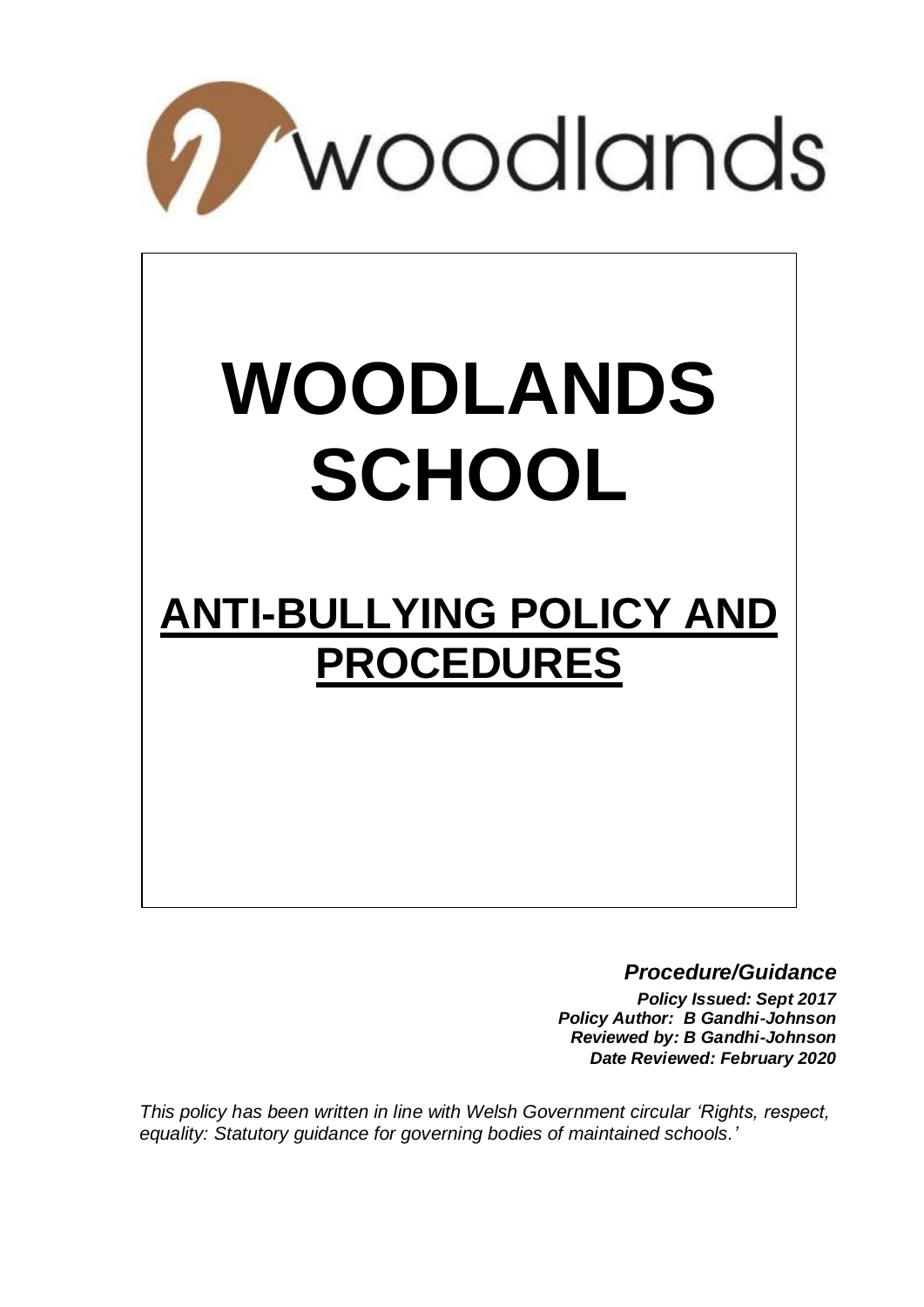# **Terms used**

For the purposes of this policy the following terms are defined.

# Additional learning needs (ALN)

A learning difficulty or disability (whether the learning difficulty arises from a medical condition or otherwise) that calls for additional learning provision (see section 2 of the Additional Learning Needs and Educational Tribunal (Wales) Act 2018).

#### **Bystander**

A person who is present, whether online or offline, at an event or incident of bullying but does not take part.

# Children and young people

People under the age of 18 years of age, in line with the definition of 'children' within the Children Act 1989.

# Disability and disabled person

A person has a disability if a) the person has a physical or mental impairment, and b) the impairment has a substantial and long-term adverse effect on the person's ability to carry out normal day-to-day activities. A reference to a disabled person is a reference to a person who has a disability (see section 6 of the Equality Act 2010).

#### Estyn

The education and training inspectorate for Wales. It provides an independent inspection and advice service on quality and standards in education and training provided in Wales.

#### Gender

Often used to refer to whether someone identifies as female, male or non-binary (see 'gender identity'). It can also be used more broadly to refer to the ways that social and cultural forces create differences and inequalities between women, men and non-binary people, including through social norms, gender roles and gender stereotypes.

#### Gender identity

Refers to a person's internal sense of their own gender, whether male, female or something else (e.g. non-binary). People's gender identity does not always align with the sex they were assigned at birth (see 'transgender/trans'

#### Hate crime

A term that can be used to describe a range of criminal behaviour where the perpetrator is motivated by hostility or demonstrates hostility towards a characteristic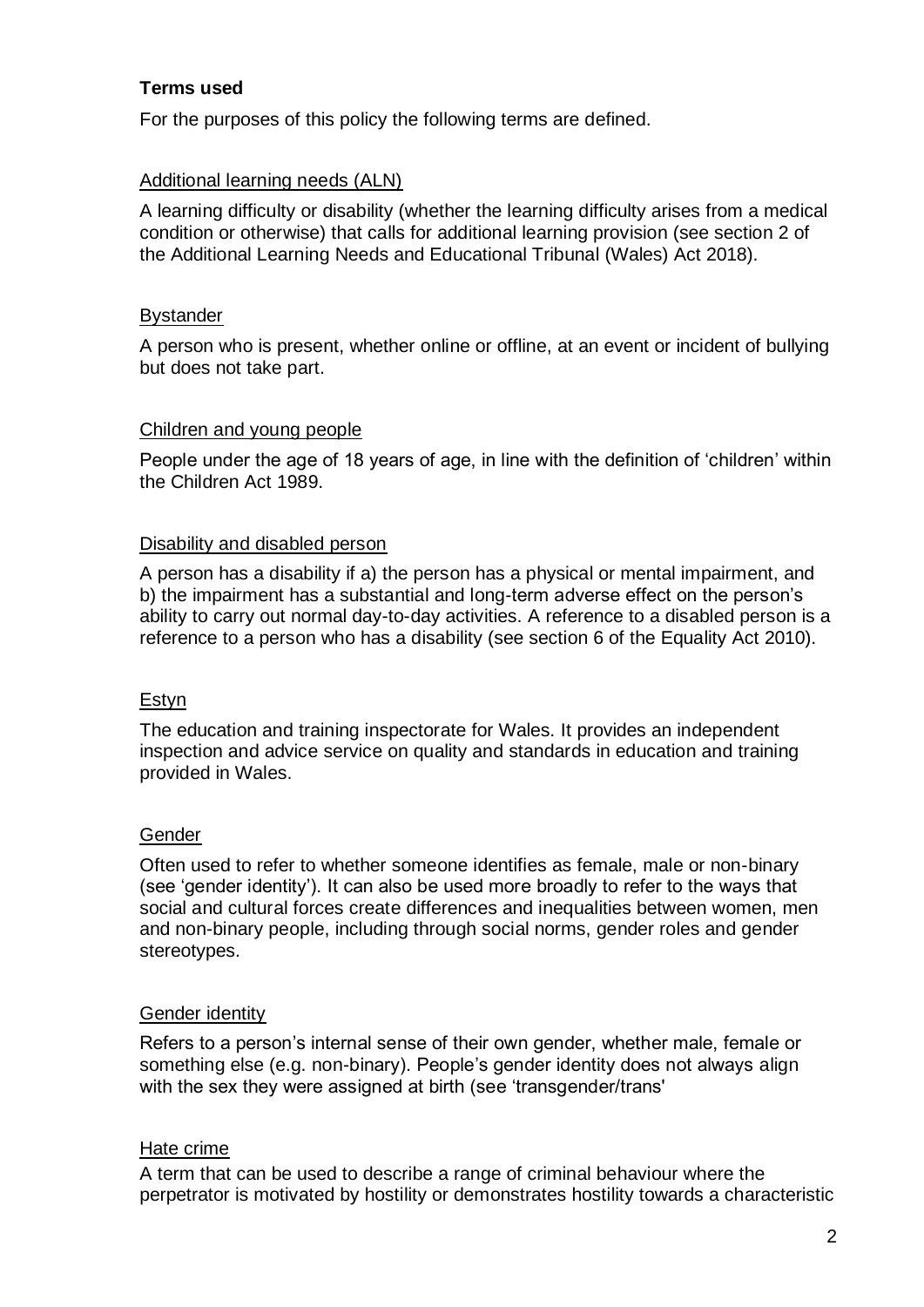of the target, which could include the target's disability, race, religion, sexual orientation or transgender/trans identity. A hate crime can include verbal abuse, intimidation, threats, harassment assault and bullying, as well as damage to property. The perpetrator can also be a friend, carer or acquaintance who exploits their relationship with the target for financial gain or some other criminal purpose.

# LGBT

Refers to lesbian, gay, bisexual/bi and transgender/trans people. Other letters can be added to the acronym to include other groups and identities, such as I (intersex), Q (queer or questioning) and A (asexual/aromantic).

#### Online bullying

Describes all bullying via technology, also known as cyberbullying.

# **Otherness**

Refers to being or feeling different in appearance or character from what is familiar, expected or generally accepted.

#### **Perpetrator**

Refers to children and young people who exhibit bullying behaviour towards others.

#### Prejudice-related bullying

Refers to any form of bullying relate to characteristics considered to be part of a person's identity or perceived identity group. Prejudice-related bullying includes the protected characteristics but can and does also extend beyond the protected characteristics and can lead to bullying for a variety of other reasons such as social status and background.

#### Protected characteristics

Under the Equality Act 2010, it is against the law to discriminate against someone because of: age; disability; gender reassignment; marriage and civil partnership; pregnancy and maternity; race; religion or belief; sex; sexual orientation. These are called protected characteristics.

#### Public sector Equality Duty (PSED)

The duty on public authorities to consider under the Equality Act 2010 to have due regard to the need to:

- a) Eliminate discrimination, harassment, victimisation and any other conduct that is prohibited under that Act
- b) Advance equality of opportunity between persons who share a relevant protected characteristic and persons who do not share it
- c) Foster good relations between persons who share a relevant protected characteristic and persons who do not share it.

#### Race

Includes colour, nationality and ethnic or national origins (see section 9 of the Equality Act 2010).

#### Restorative justice

A restorative approach is a way of addressing conflict with a focus on repairing the harm that has been done. It includes all parties involved.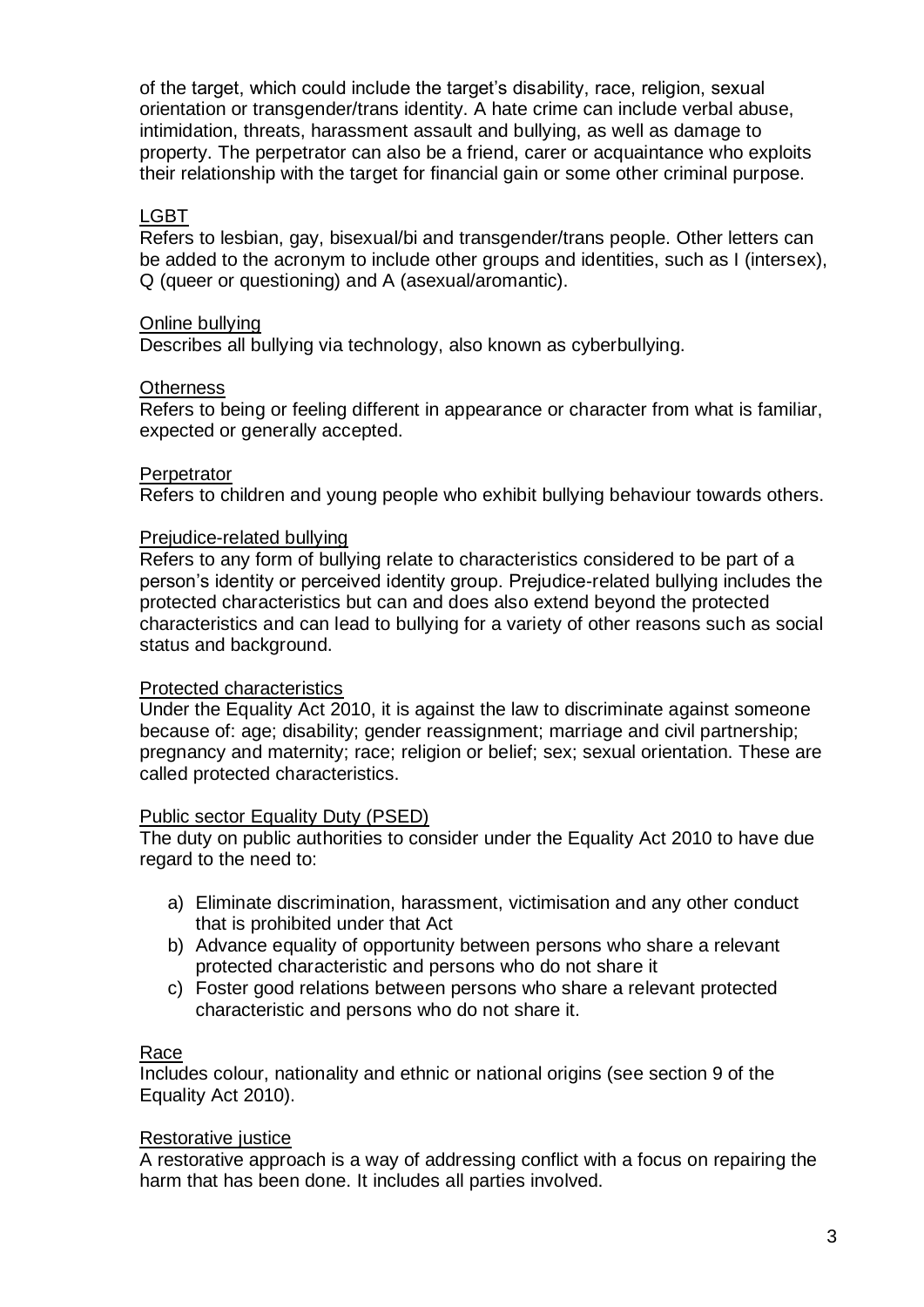# **School**

Means an educational institution which is outside the further education sector and the higher education sector and is an institution for providing:

- a) Primary education
- b) Secondary education
- c) Both primary and secondary education

Whether or not the institution also provides part-time education suitable to the requirements of junior learners or further education.

# Sex

Assigned to a person on the basis of primary sex characteristics (genitalia) and reproductive functions. Some people's gender identity does not match up with the sex they were assigned at birth (see 'transgender/trans'). Sometimes the terms 'sex' and 'gender' are used interchangeably to refer to whether someone is female, male or non-binary.

#### Sexual orientation

Describes the sexual, romantic or emotional attraction of one person to another. People might use the terms gay, bisexual/bi, lesbian or straight to describe their sexual orientation.

# Special educational needs (SEN)

Children and young people have special educational needs if they have a learning difficulty which calls for special educational provision to be made for them. Children and young people have a learning difficulty if they:

- a) Have a significantly greater difficulty in learning than the majority of children or young people of the same age
- b) Have a disability that prevents or hinders them from making use of educational facilities of a kind generally provided for children and young people of the same age in schools within the area of the local authority
- c) Are under compulsory school age in schools within the area of the local authority

Special educational provision means:

- a) For children or young people of two or over, educational provision which is additional to, or otherwise different from, the educational provision made generally for children or young people of their age in schools (other than special schools) maintained but the local authority in the area
- b) For children under two, educational provision of any kind.

(see section 312 of the Education Act 1996.)

# **Targets**

Refers to children and young people who are bullied.

#### Transgender/trans

An umbrella term to describe people whose gender is not the same as, or does not sit comfortably with, the sex they were assigned at birth.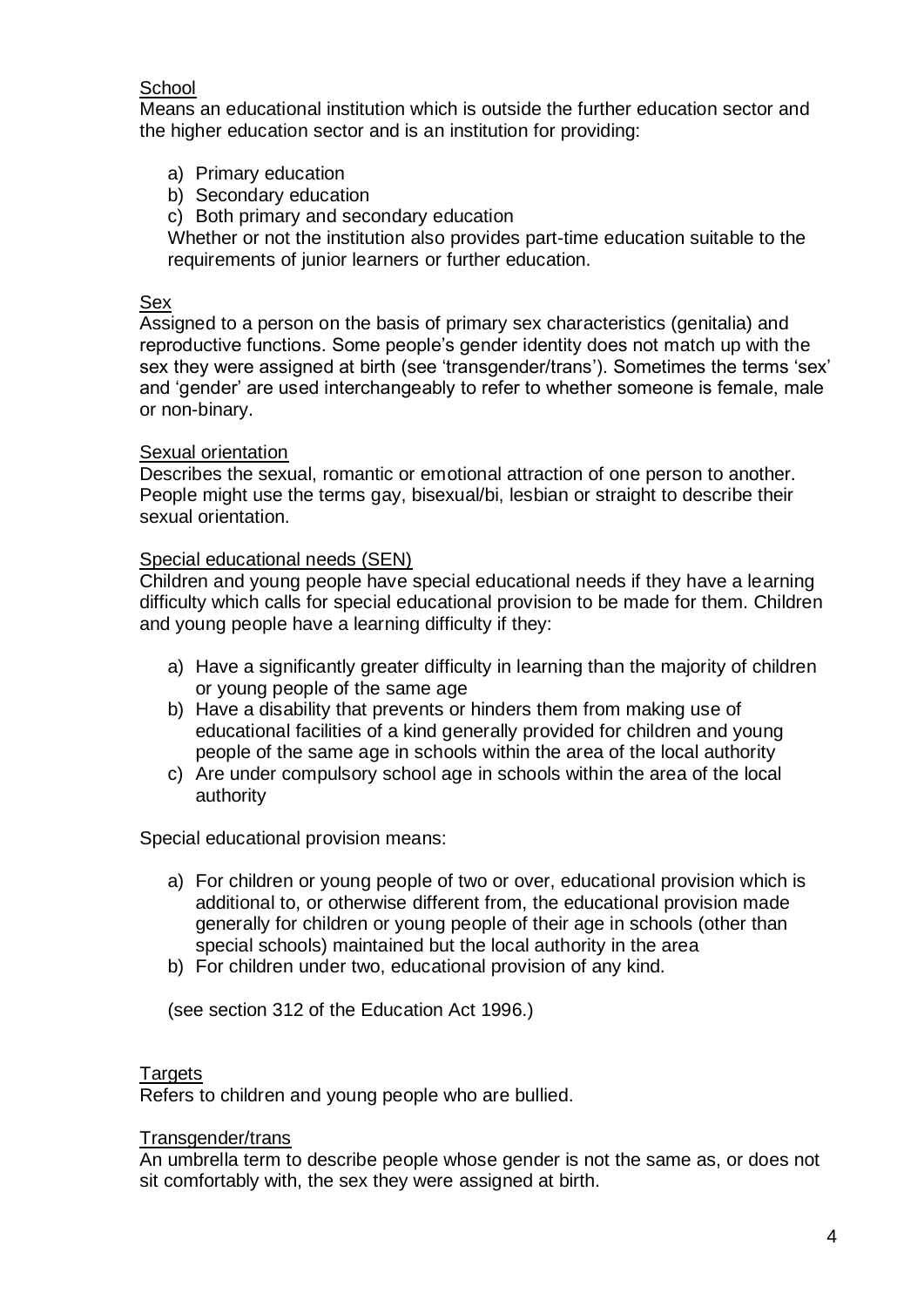#### **Introduction**

Despite work by schools, other services as well as government initiatives, bullying remains a desperately worrying problem for many. Online spaces and social media have provided new tools and opportunities to bully others.

Bullying can also lead to children becoming lonely and socially isolated. The growing evidence on Adverse Childhood Experiences (ACEs) demonstrates the ways in which childhood experiences can have significant impacts on a person's ability to form and maintain relationships in childhood and with long lasting impacts into adulthood. This is why it is so important to ensure children have positive relationship experiences.

In July 2018, the NSPCC reported that Childline had carried out 4,636 counselling sessions for loneliness in 2017-18: a 14% increase on the previous year. Girls received almost eight out of ten of the counselling sessions. The most common reasons cited for their increased feelings of loneliness were bullying, mental health issues and social media use. This can be seen also in the 2018 UK Youth report A Place to Belong which noted that when asked to identify the major causes of youth loneliness . . . one of the top three answers provided by youth workers was bullying (83%).

The United Nations Convention on the Rights of the Child (UNCRC) is a list of rights for all children. No matter who you are, where you live, what you believe in, what your parents/carers do, what language you speak, what sex you are, whether you have a disability or not, or whether you are rich or poor, all children should be treated fairly on any basis. These rights apply to you up to the age of 18.

The UNCRC lists 42 articles – rights that children have, to be safe, healthy and happy. These include:

- you have the right to be protected from being hurt and mistreated, in body or mind
- you have the right to a good-quality education
- you have a right to practice your religion
- your education should help you use and develop your talents and abilities. It
- should also help you learn to live peacefully, protect the environment and respect other people
- you have a right to a safe environment.

To enjoy your rights, you also have a responsibility to respect the rights of others and not do anything which stops them from having those rights too. Everyone should learn in a respectful culture that celebrates all our differences and promotes equality. Everyone is different and we can learn about and from each other to help us understand the world and our part in it.

In 2011 the Welsh Government decided to take an extra step and make the UNCRC law in Wales.

This law is called the Rights of Children and Young Persons (Wales) Measure 2011. The Measure has changed the way we work. It means we have to consider children's rights in everything we do.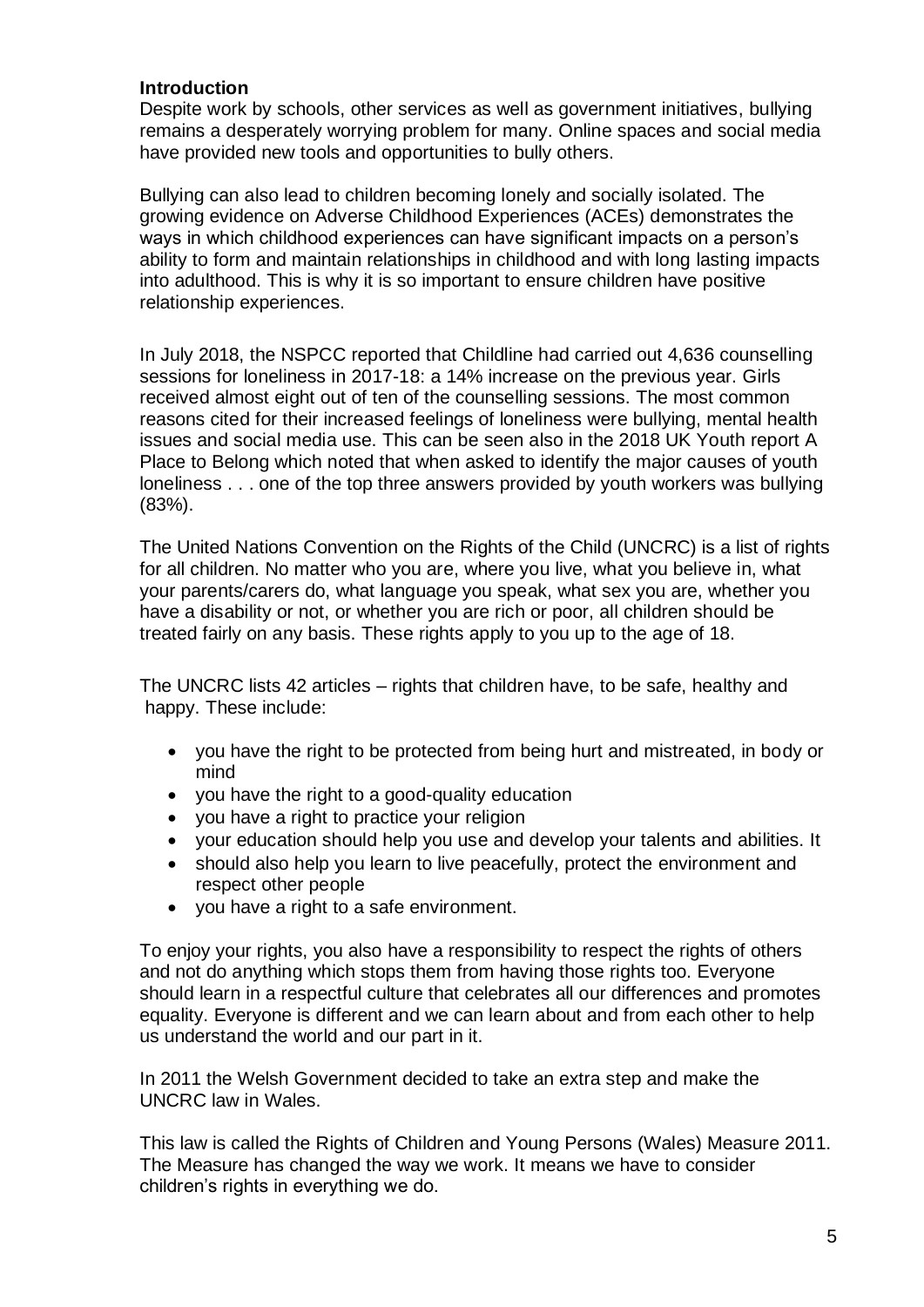The law changes the way we and the staff who help us do our job (like schools), think about children's rights and how the things we do affect your rights.

The Measure says all ministers in Wales have to think about children's rights when making decisions. This is called 'due regard'. The decisions can be about anything, from deciding on how schools treat children to building roads.

Schools must have in place a plan to encourage positive behaviour and challenge bullying. They must have a written document (called a policy) explaining how this is being done.

Schools should consult with you about their anti-bullying policy and activities. They should make you aware of the policy and you should act and behave as the policy says.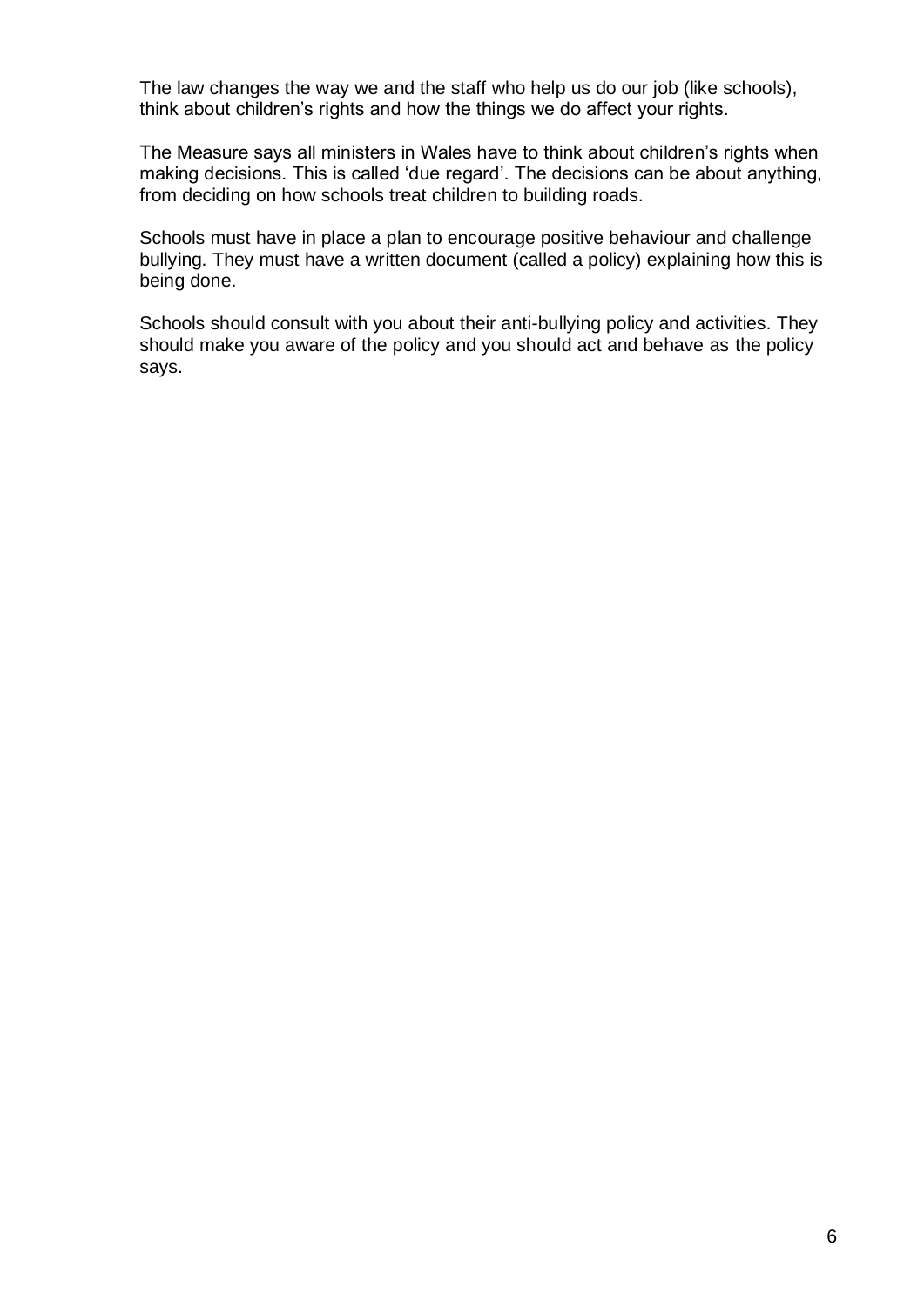# **1.0 Purpose of policy**

At Woodlands School we are committed to providing a caring, friendly and safe environment for all of our pupils so they can learn in a relaxed and secure atmosphere. Bullying of any kind is unacceptable at our school.

If bullying does occur, all pupils should be able to tell and know that incidents will be dealt with promptly and effectively through the school's procedures for dealing with incidents and concerns regarding behaviour. It would also be recorded in the Bullying log which would be shared at the relevant team meeting and Governors' meeting.

We are a TELLING school. This means that anyone who knows that bullying is happening is expected to tell the staff or share concerns with another adult within the organisation.

# **2.0 The power of language**

There is a debate about the language used when talking about bullying behaviour. Using language that includes bullying or aggressive words such as 'stamp out', 'kick out' or 'combat' bullying has been challenged. It has not been shown to reduce bullying effectively. Instead it entrenches the notion that the powerful have power over the weak, leading learners to aim to be one of the 'powerful' rather than the 'weak' group. This can encourage weaker members of a group to begin bullying others weaker than themselves to asset some ascendance. In contrast, the aim is to create a respectful community whose members learn to live alongside one another with aggression reduced.

When referring to the roles played in bullying incidents it is preferable not to label children and young people as a 'victim' or 'bully' because:

- learners are often encouraged to 'hate bullying' which can then translate into hating individuals who bully. It is a label a child or young person can internalise and live up to, or it can impede their ability to change their behaviour. By not labelling someone a bully, space opens up to help them change their unacceptable behaviour and use their power or leadership in other ways. It is helpful to separate the person from their behaviour to allow the person to change. Their behaviour is disliked or unacceptable, but they are not hated as individuals
- labelling learners 'victims' can entrench their 'otherness' and ensure they are not accepted by their peers. They are seen as weak and many children and young people avoid them for fear of being seen in the same way. Some targeted children or young people begin to believe it is their fault they are bullied and see themselves as a victim.

To reflect understanding this policy uses the terms 'target' and 'perpetrator'. There are many roles played by all who are involved, including bystanders who witness bullying. It is not always clear-cut.

# **3.0 What Is Bullying?**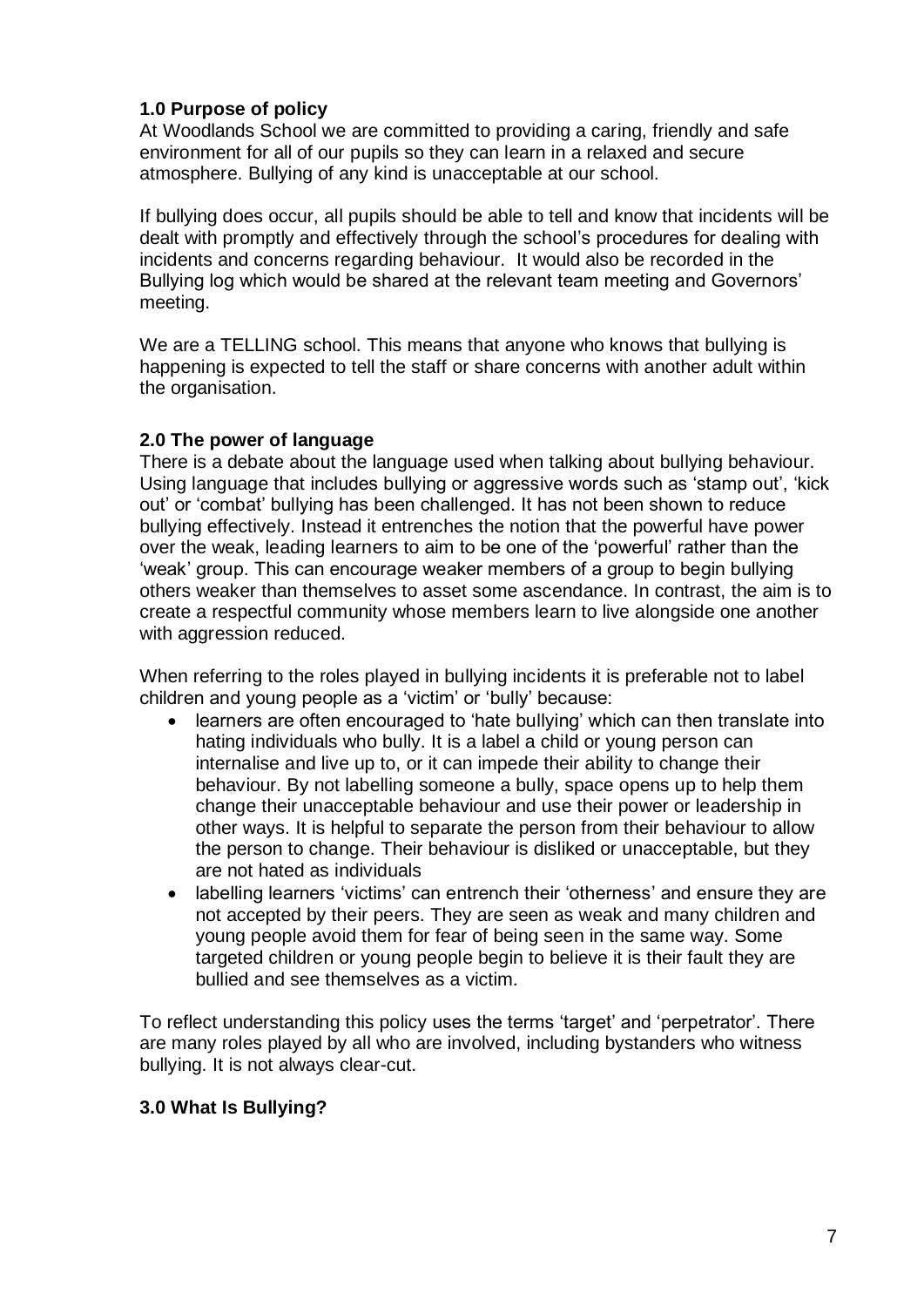There is no legal definition of bullying in Wales or indeed Great Britain. Therefore, the definition used in this guidance builds upon widely used principles established in the UK since 1993<sup>1</sup>.

For the purposes of this guidance, bullying is defined as: *Behaviour by an individual or group, usually repeated over time, that intentionally hurts others either physically or emotionally.* 

The Welsh Government expects school to use this definition as the foundation for developing their own definition, or a learner-friendly version. It is essential that schools define what is meant by bullying because this will form the basis of their anti-bullying policy and everyone, including all staff and learners, should understand what it means.

At Woodlands School bullying is expressed through a range of hurtful behaviours: it can happen face-to-face or in the digital environment. It can be carried out by an individual or group, but it is generally executed in front of an audience to assert power or popularity. It may involve an element of secrecy so that adults are not aware of it.

Bullying differs from an argument, a fight or friendship fallout in that it:

- is deliberate or intentional
- is generally repeated over time
- involves a perceived imbalance of power between perpetrator and target
- causes feelings of distress, fear, loneliness, humiliation and powerlessness.

It is recognised that a one-off incident can leave a learner traumatised and nervous of reprisals or future recurrence. Woodlands School would ensure that intervention would be immediate whether it is bullying or any one-off negative behaviour. Woodlands School expects one-off incidents that do not appear to be the start of bullying to be handled as inappropriate behaviour and addressed under the school's behaviour policy.

# **The importance of a clear definition of bullying**

Clarifying what is meant by bullying behaviour is an essential starting point. Through assemblies, School Council, community meetings and team meetings an agreed definition will be decided and will be aligned to our values and vision allowing for a consistent framework of policies and procedures. The definition will be reviewed regularly and be used in staff training, in day-to-day anti-bullying work with learners and to clarify the position for parents/carers. This will help to make the policy clear and consistent for the whole school community.

The School Council will to be consulted in the development of their school's definition of bullying and the associated policy for how their school challenges bullying. Learners will also draft the pupil version of their school's policy with the definition explained clearly and simply.

#### **The distinctive elements of bullying behaviour**

There are a number of distinctive elements associated with bullying. These include, but are not limited to:

<sup>1</sup> Olweus, D (1993) Bullying at School: What we know and what we can do. Blackwell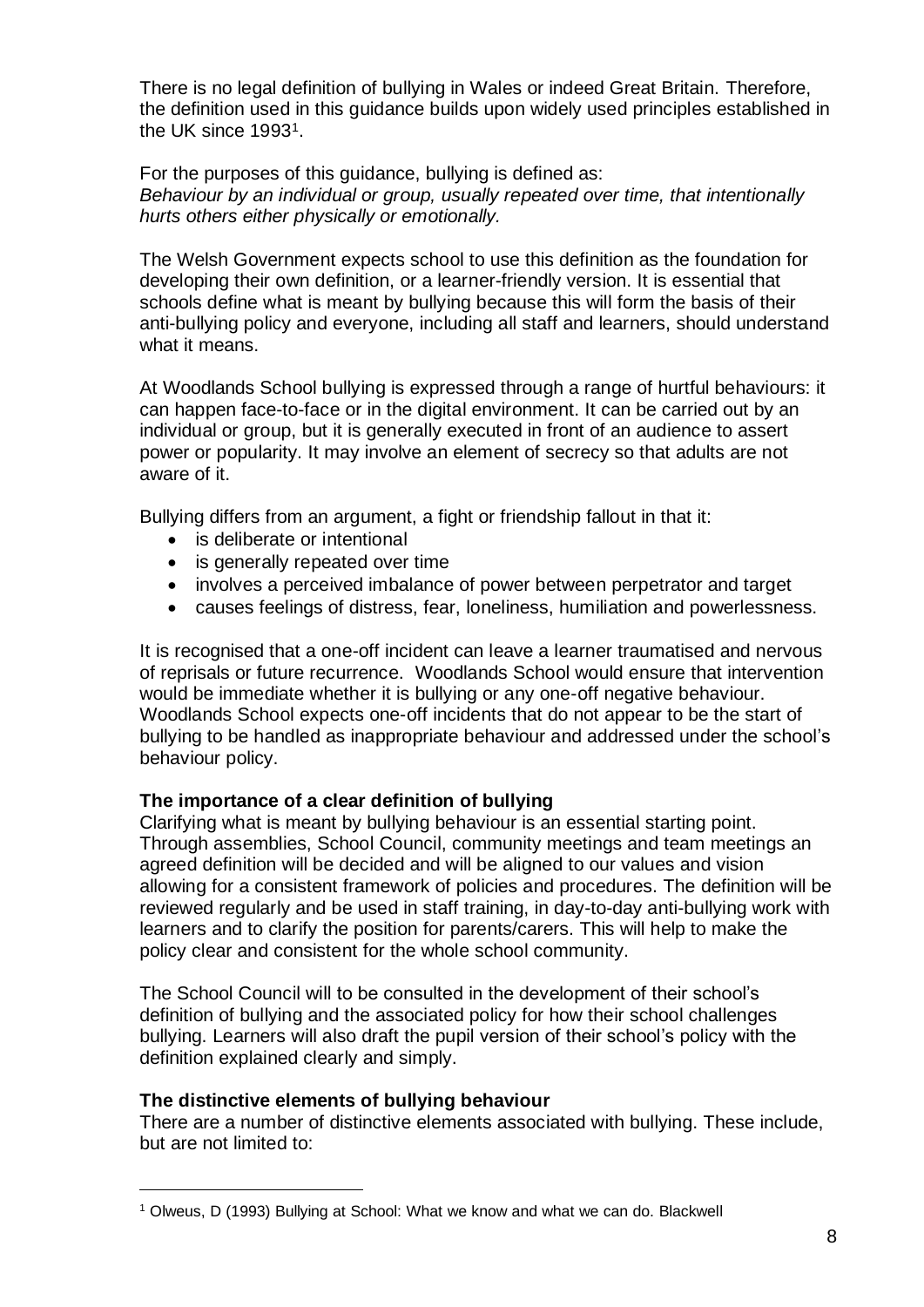- **intention to harm** bullying is deliberate with the intention to cause harm. Those who bully others are often skilled at knowing exactly how to humiliate or hurt their target, picking on key aspects of their appearance, personality or identity that produces the effect wanted. They seek out the area in which they have power over their target
- **harmful outcome**  someone or a group is hurt physically or emotionally. They can be isolated, humiliated or made fearful. Their sense of self-worth is reduced
- **direct or indirect acts**  bullying can involve direct aggression such as hitting as well as indirect acts such as spreading rumours, revealing private information about someone or sharing images with people for whom the information/images were not intended.
- **repetition** bullying usually involves repeated acts of negative behaviour or acts of aggression. An isolated aggressive act, such as a fight, is not considered bullying<sup>2</sup>. Yet any incident can be the start of a pattern of bullying behaviour which develops subsequently. That is why incident records are so valuable
- **unequal power** bullying involves the abuse of power by one person or a group who are (perceived as) more powerful, often due to their age, physical strength, popularity or psychological resilience.

# **How is bullying expressed?**

Bullying can take many forms, including:

- **physical** kicking, tripping someone up or shoving them, injuring someone, damaging their belongings or gestures of intimidation
- **verbal** taunts and name-calling, insults, threats, humiliation or intimidation
- **emotional**  behaviour intended to isolate, hurt or humiliate someone
- **indirect** sly or underhand actions carried out behind the target's back or rumour-spreading
- **online** using any form of technological means, mobile phones, social networks, gaming, chat rooms, forums or apps to bully via text, messaging, images or video
- **relational aggression** bullying that tries to harm the target's relationships or social status; drawing their friends away, exploiting a person's special educational needs (SEN) or long-term illness, targeting their family's social status, isolating or humiliating someone or deliberately getting someone in trouble
- **sexual** unwanted touching, threats, suggestions, comments and jokes or innuendo. This can also include sextortion, so called 'revenge porn' and any misuse of intimate, explicit images of the learner targeted
- **prejudice-related** bullying of a learner or a group of learners because of prejudice. This could be linked to stereotypes or presumptions about identity. Prejudice-related bullying includes the protected characteristics<sup>3</sup>. Prejudice can and does also extend beyond the protected characteristics and can lead to bullying for a variety of other reasons such as social status and background.

<sup>&</sup>lt;sup>2</sup> Where fights occur but are not considered acts of bullying, the Welsh Government expects them to be managed using the school behaviour policy.

<sup>3</sup> Including age, disability, gender reassignment, marriage and civil partnership, pregnancy and maternity, race, religion or belief, sex and sexual orientation.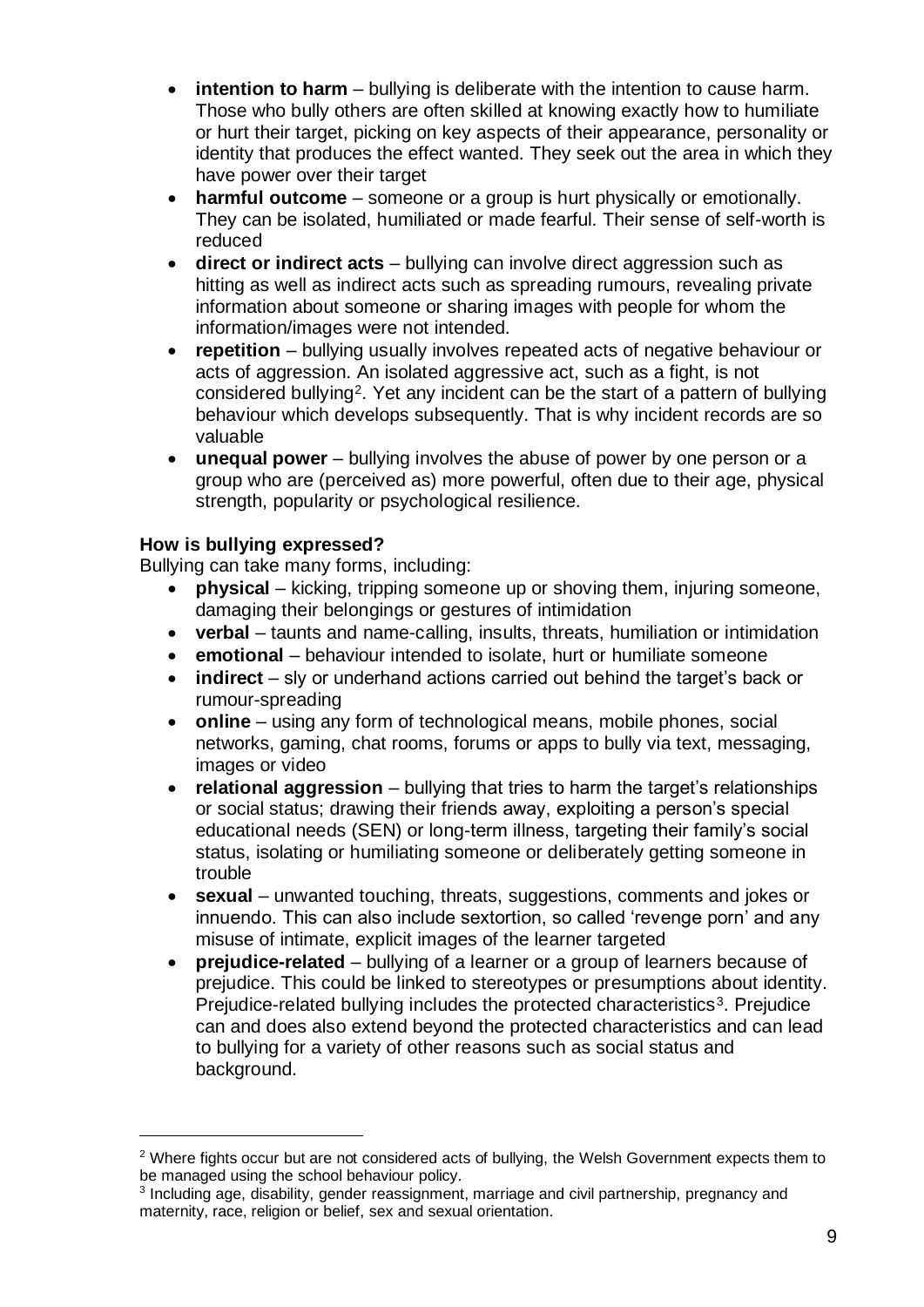# **Bullying and safeguarding**

Some cases of bullying might be a safeguarding matter or require involvement of the police<sup>4</sup> . Under the Children Act 1989, a bullying incident should be addressed as a child protection concern when there is 'reasonable cause to suspect that a child (or young person) is suffering, or is likely to suffer, significant harm'. Where this is the case, Woodlands School will report their concerns to their local authority's social services department.

# **What is not bullying?**

Some behaviour, though unacceptable, is not considered bullying. These behaviours will be dealt with in accordance with the school's behaviour policy to prevent an incident potentially escalating to become bullying.

The following examples are cases which would not normally be considered bullying:

- **friendship fallouts**  a friendship feud may however deteriorate into bullying behaviour that is enabled by the fact that former friends have an intimate knowledge of the fears and insecurities of one another. Children and young people who are targeted by former friends feel the betrayal deeply and are frequently isolated from their former friendship group
- **a one-off fight** the Welsh Government expects it to be addressed according to the school's behaviour policy unless it is part of a pattern of behaviour that indicates intentional targeting of another individual
- **an argument or disagreement** between two children or young people is not generally regarded as bullying. Nevertheless they may require assistance to learn to respect others' views
- **a one-off physical assault** the Welsh Government expects it to be stopped and addressed immediately. Police involvement in cases where physical assault has happened may also be appropriate
- **insults and banter** children and young people will often protest that an incident was a joke or banter. If two friends of equal power are in the habit of bantering with one another it is not deemed to be bullying. If one learner uses banter to humiliate or threaten another who is powerless to stop it and made fearful by the act, the border between banter and bullying is likely to be crossed
- **a one-off instance of hate crime** unless this behaviour is repeated it would not usually be regarded as bullying but it would be criminal behaviour, which the Welsh Government would expect to be dealt with in accordance with the school's behaviour policy and other relevant policies, such as the school's 'Prevent' policy. If considered necessary, the school would also need to involve the police.

These incidents will be reported and record it. The analysis of behaviour records will ensure that any previously recorded incidents are reviewed.

Woodlands School would record all hate incidents in order to monitor patterns and prevent discrimination. Local authorities frequently monitor hate incidents and may require schools to report these to evidence how they are complying with the public sector Equality Duty (PSED) under the Equality Act 2010.

<sup>&</sup>lt;sup>4</sup> The police should be notified as soon as possible if it is suspected that a criminal offence has been committed against a child or young person.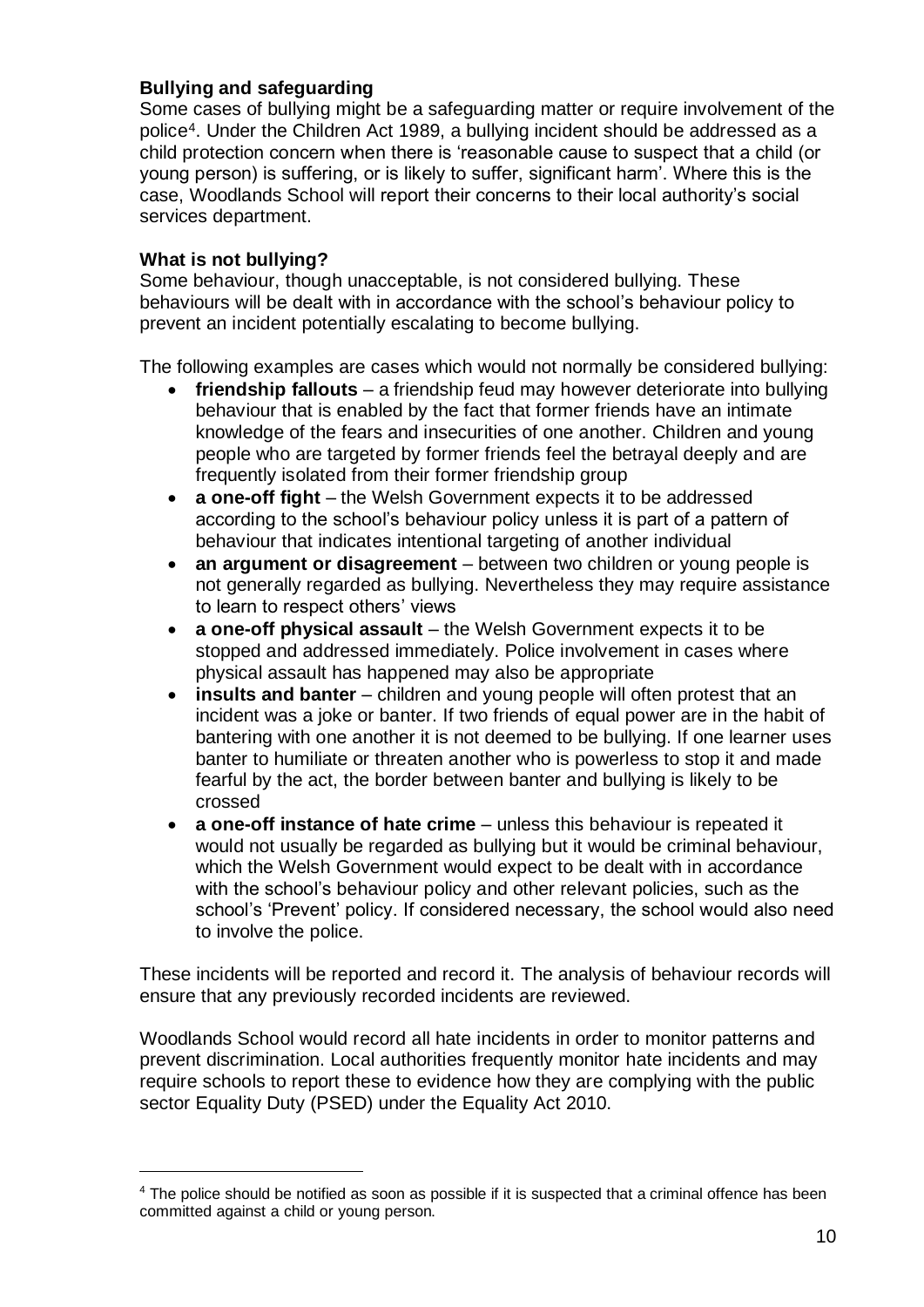# **What motives lie behind acts of bullying?**

Children and young people who engage in bullying can have a range of motivations. They may have prejudices against certain groups in wider society. These prejudicial opinions may be informed by a wide range of factors including the follower's influencers: media, community and/or family values, or previous personal experience. Perpetrators' motivations may also include a desire:

- for power, pride and popularity
- to belong to a strong in-group with a robust sense of identity and self-esteem
- to avoid being a target of bullying themselves
- to compensate for humiliations, which they themselves have suffered in the past.

Through the school's Personal, Social and Emotional programme staff would seek to consider motivations when working with children and young people who bully others. This will help their understanding and identify the root cause of the unacceptable behaviour, as well as help to change it, preventing further bullying from happening.

Bullying behaviour may reflect attitudes held in society or expressed in the media. Woodlands School will sometimes find they need to challenge these attitudes with the wider school community beyond the case they are addressing.

# **4.0 Prevention**

We will use proven methods for helping children to prevent bullying. As and when appropriate, these may include:

- writing a set of school rules
- signing a behaviour contract
- writing stories or poems or drawing pictures about bullying
- reading stories about bullying or having them read to a class or assembly
- making up role-plays (or using KIDSCAPE role-plays)
- having discussions about bullying and why it matters
- help pupils to understand what constitutes bullying in its different forms; its impact and the roles of those involved in bullying behaviour including bystanders
- Develop personal and social education skills that help protect pupils from bullying and develop positive peer relationships.
- Address online safety with pupils and parents/carers
- Recognise and celebrate diversity
- Activities and events including Anti-Bullying Week
- Engaging with parents/carers through information held on the school website and school prospectus.
- Ensuring that parents/carers understand that complaints regarding bullying can be addressed through the school's Complaints Policy.

# **5.0 Why is it Important to Respond to Bullying?**

Bullying hurts. No one deserves to be a victim of bullying. Everybody has the right to be treated with respect. Pupils who are bullying need to learn different ways of behaving. We have a responsibility to respond promptly and effectively to issues of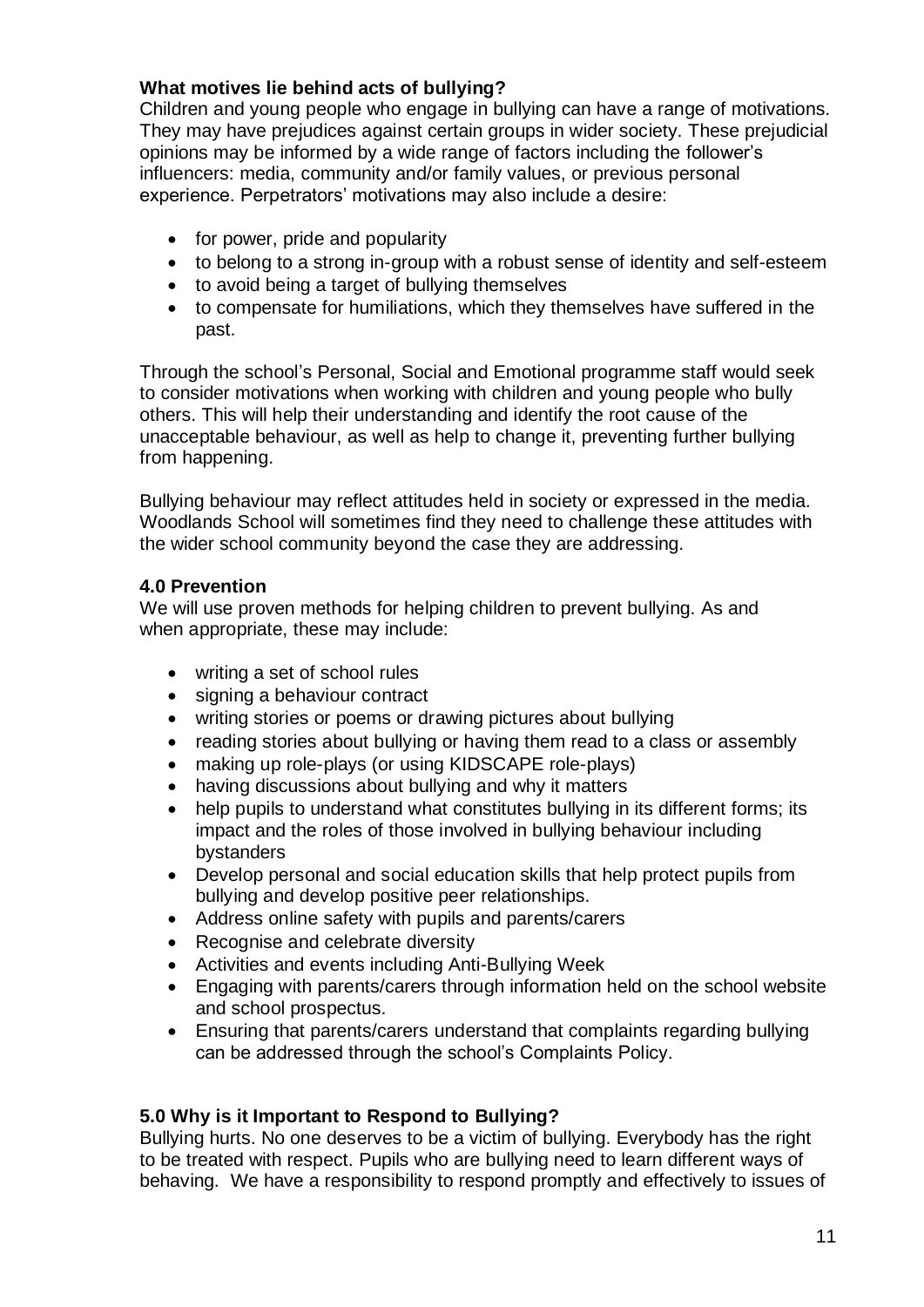bullying. All pupils have the right to learn in a safe environment and at Woodlands School we will do our best to ensure that everyone is able to maximise their learning.

At Woodlands School we celebrate inclusion and diversity through Themes of the Week assemblies and workshops. We recognise and value the differences of everyone and understand that it is these differences that give Woodlands our unique richness and warmth.

# **6.0 Objectives of this Policy**

- All governors, teaching and non-teaching staff, care staff, pupils and parents should have an understanding of what bullying is.
- All governors and teaching and non-teaching staff should know what the school policy is on bullying, and follow it when bullying is reported.
- All pupils and parents should know what the school policy is on bullying, and what they should do if bullying arises.
- As a school we take bullying seriously. Pupils and parents should be assured that they will be supported when bullying is reported.
- Bullying will not be tolerated.

# **7.0 Signs and Symptoms**

A child may indicate by signs or behaviour that he is being bullied. Adults should be aware of these possible signs and that they should investigate if a child:

- changes their usual routine
- is unwilling to go to school
- begins to truant
- becomes withdrawn anxious, or lacking in confidence
- starts stammering
- attempts or threatens suicide or runs away
- cries themselves to sleep at night or has nightmares
- feels ill in the morning
- begins to do poorly in school work
- comes home with clothes torn or books damaged
- has possessions which are damaged or " go missing"
- asks for money or starts stealing money (to pay perpetrator)
- has monies continually "lost"
- has unexplained cuts or bruises
- is bullying other children or siblings
- stops eating
- is frightened to say what's wrong
- gives improbable excuses for any of the above
- is afraid to use the internet or mobile phone when permitted to do so.
- is nervous & jumpy when a cyber-message is received

These signs and behaviours could indicate other problems, but bullying should be considered a possibility and should be investigated.

# **RESPONSIBILITIES OF ALL STAKEHOLDERS.**

# **The Responsibilities of Staff**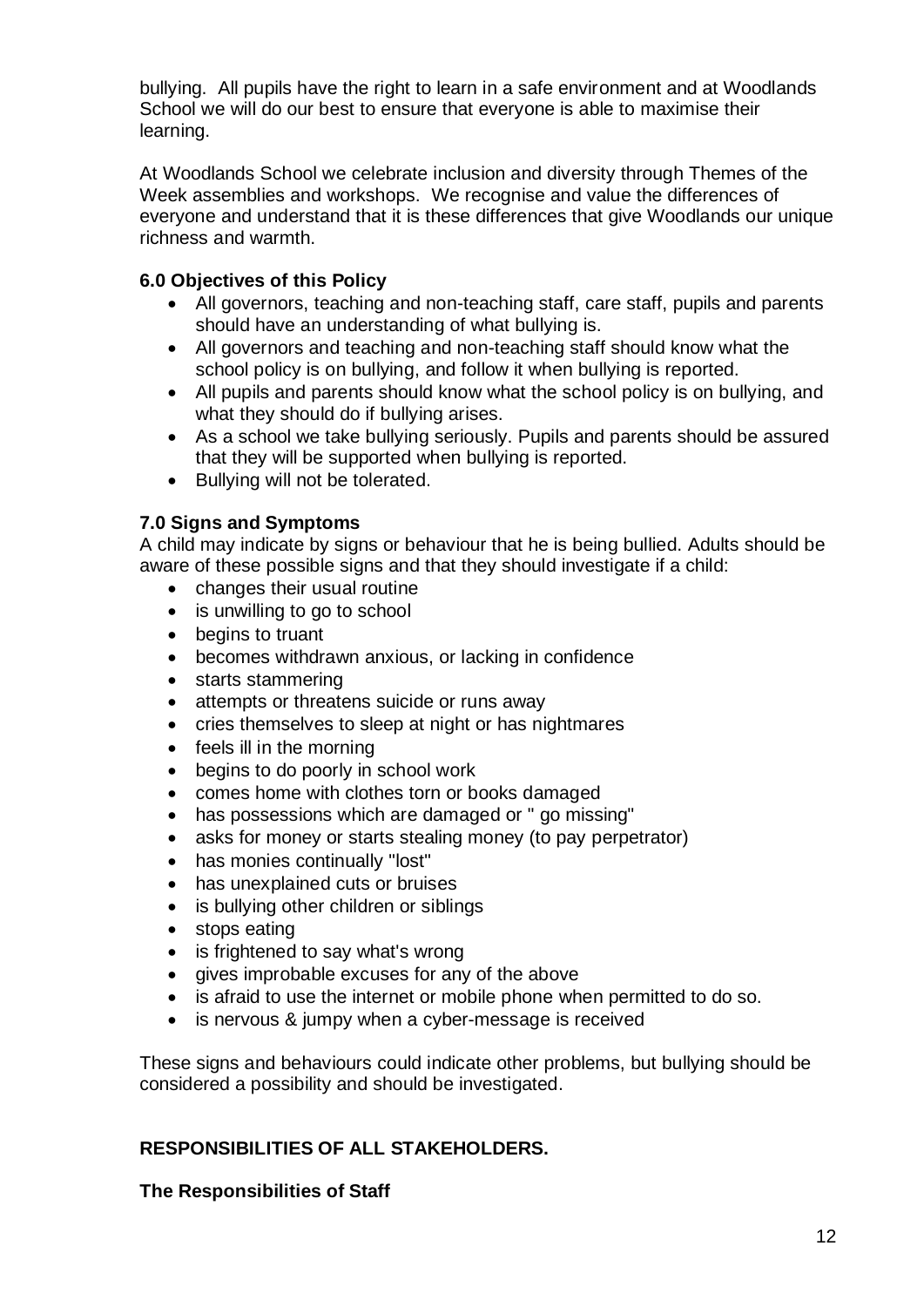Our staff will:

- Foster in our pupils self-esteem, self-respect and respect for others
- Demonstrate by example the high standards of personal and social behaviour we expect of our pupils
- Discuss bullying with all classes, so that every pupil learns about the damage it causes to both the child who is targeted and to the perpetrator and the importance of telling a teacher about bullying when it happens
- Be alert to signs of distress and other possible indications of bullying
- Listen to children who have been bullied, take what they say seriously and act to support and protect them
- Report suspected cases of bullying (to the Head Teacher or to our designated teacher for child protection James Hughes) and your account will be recorded in the Bullying log book
- Head teacher or Deputy head teacher to follow up any complaint by a parent/carer about bullying, and report back promptly
- Deal with observed instances of bullying promptly and effectively, in accordance with agreed procedures.

# **The Responsibilities of Pupils**

We expect our pupils to:

- Refrain from becoming involved in any kind of bullying, even at the risk of incurring temporary unpopularity.
- Report to a member of staff any witnessed or suspected instances of bullying, to dispel any climate of secrecy and help to prevent further instances.

# **Anyone who becomes the target of bullies should:**

• Not suffer in silence, but have the courage to speak out, to put an end to their own suffering and that of other potential targets.

# **The Responsibilities of Parents/Carers**

We ask our parents/carers to support their children and the school by:

- Watching for signs of distress or unusual behaviour in their children, which might be evidence of bullying.
- Advising their children to report any bullying to the Head Teacher or James Hughes and explain the implications of allowing the bullying to continue unchecked, for themselves and for other pupils.
- Advising their children not to retaliate violently to any forms of bullying.
- Being sympathetic and supportive towards their children, and reassuring them that appropriate action will be taken;
- Keep a written record of any reported instances of bullying
- Informing the school of any suspected bullying, even if their children are not involved
- Co-operating with the school, if their children are accused of bullying, try to ascertain the truth and point out the implications of bullying, both for the children who are targeted and for the perpetrators.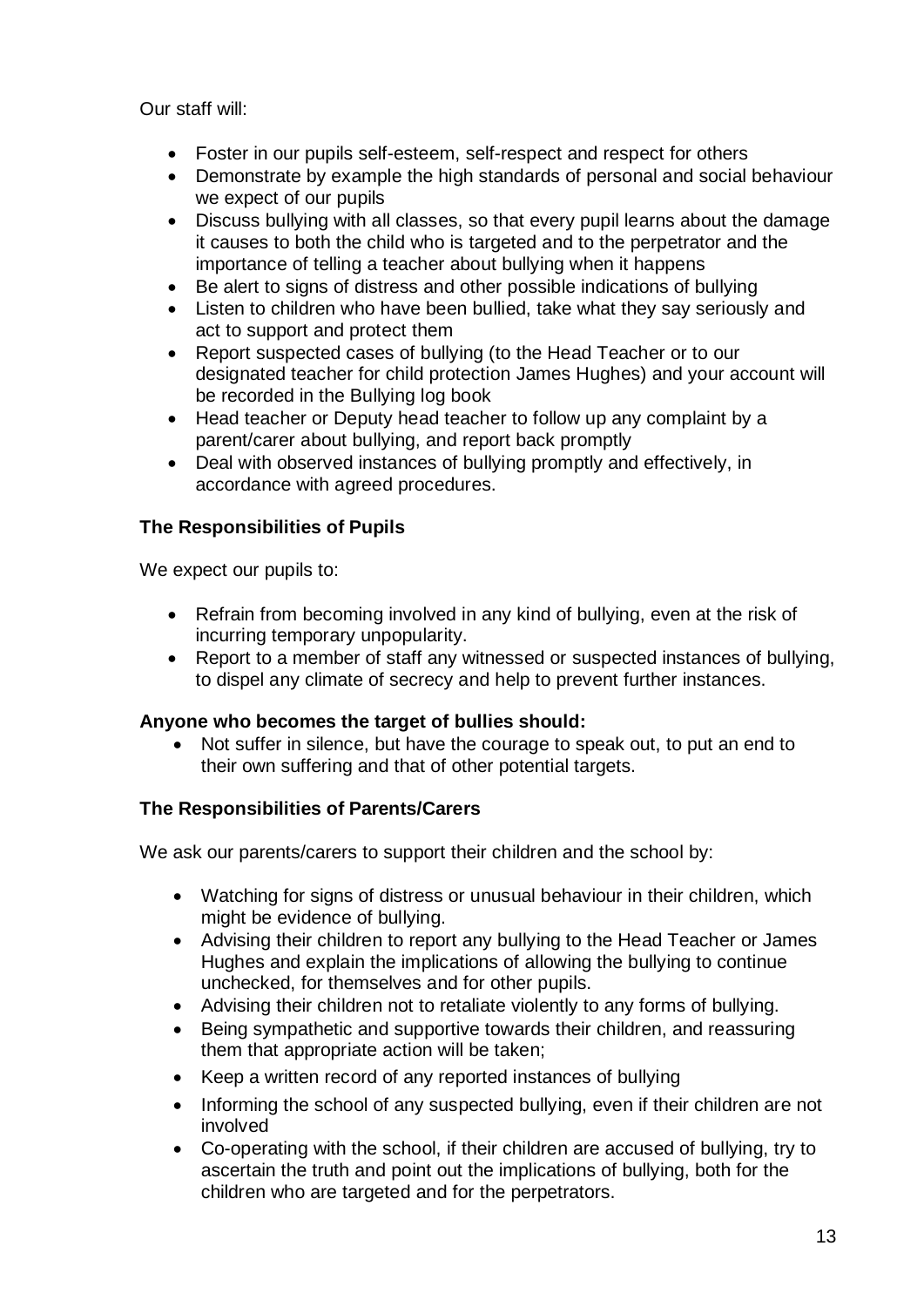# **The Responsibilities of All**

Everyone should:

• Work together to combat and, hopefully in time, to eradicate bullying.

# **8.0 Procedures**

- 1. Pupils, carers /parents are to report bullying incidents to staff and they will be recorded in Daily Handovers via the Bullying log book to inform care and therapy staff.
- 2. In cases of serious bullying, the incidents will be recorded by staff in the Incidents Book and House Manager informed. It would also be added into the Monthly record sent to social worker by the child's link worker.
- 3. In serious cases parents should be informed and will be asked to come to a meeting to discuss the problem.
- 4. If necessary and appropriate, police will be consulted
- 5. The bullying behaviour or threats of bullying must be investigated, and the bullying stopped quickly
- 6. An attempt will be made to help the perpetrator(s) change their behaviour and support given to the target through therapy.
- 7. Procedures for reporting to pupils/parents/carers bullying incidents are through meetings with parents/carers and pupils involved. Outcomes and actions are also agreed.
- 8. The school will also respond to incidents that happen out of school and liaise with parents/carers.
- 9. Strategies are used to engage those who have bullied to acknowledge their responsibility to recognise harm caused and to support them to change their behaviour.
- 10.Bullying log to record incidents and actions to be presented at each Full Governors' Meeting.

# **9.0 Outcomes**

The perpetrator(s) may be asked to genuinely apologise. Other consequences may take place which would be decided using the Behaviour Policy.

- 1. If possible, the pupils will be reconciled
- 2. After the incident / incidents have been investigated and dealt with, each case will be monitored by staff to ensure repeated bullying does not take place.

# **10.0 Training and Support**

- Staff to have training updated annually at INSET days (usually September INSET Day)
- Assemblies and activities to cover anti-bullying awareness and support.
- Anti-bullying flowchart to be displayed around school and a copy in pupil planners/induction packs.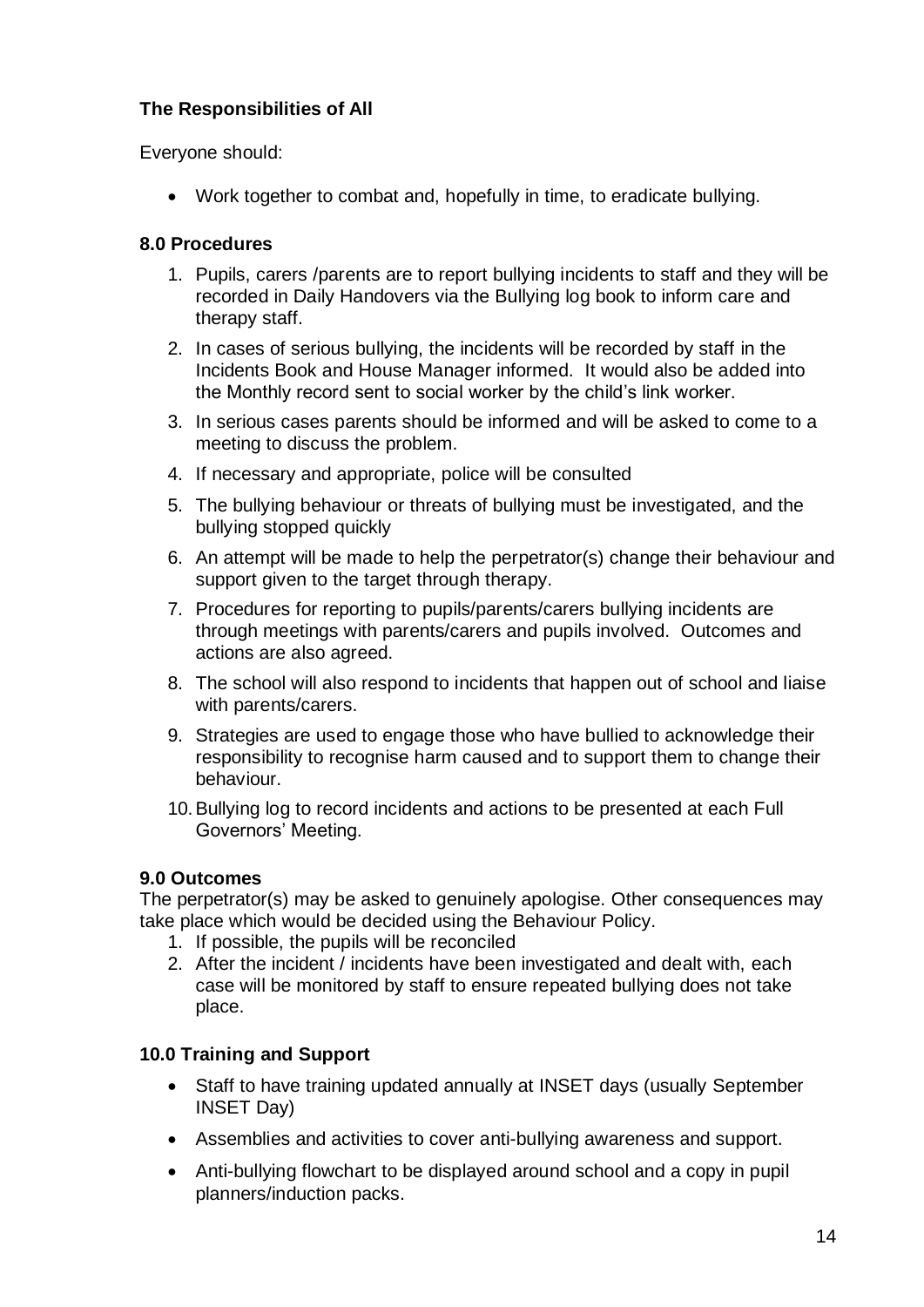# **11.0 The law Relating to Bullying**

There is no legal definition of bullying in Great Britain, but broader legislation can be applied to address certain acts of bullying.

Legislation applies in Wales, the UK and internationally that aims to protect the rights of children and young people to a life free from abuse and harm including bullying. Existing legislation and international conventions with relevance to bullying in Wales include, set out in chronological order, the following:

- Protection of Children Act 1978 (as amended)
- Malicious Communications Act 1988
- Criminal Justice Act 1988
- Children Act 1989
- Education Act 1996
- Protection from Harassment Act 1997
- Human Rights Act 1998
- Education Act 2002
- Sexual Offences Act 2003 (as amended)
- Children Act 2004
- United Nations Convention on the Rights of the Child (UNCRC)
- United Nations Convention on the Rights of Persons with Disabilities (UNCRPD)
- Education and Inspections Act 2006
- Learner Travel (Wales) Measure 2008
- Equality Act 2010
- Rights of Children and Young Persons (Wales) Act 2014
- Serious Crime Act 2015
- Counter-Terrorism and Security Act 2015

#### **Human Rights Act 1998**

The Human Rights Act 1998 sets out the fundamental rights and freedoms that everyone in the UK is entitled to. It incorporates the rights set out in the European convention on Human Rights (ECHR) into domestic British law. The Human Rights Act came into force in the UK in October 2000.

The 1998 Act requires all public bodies, including schools and local authorities, and other bodies carrying out public functions, to respect and protect individuals' human rights.

#### **United Nations Convention on the Rights of the Child (UNCRC)**

In 2004, the National Assembly for Wales adopted the United Nations Convention on the Rights of the Child (UNCRC) as a basis of all policymaking for children and young people in Wales.

#### **Rights of Children and Young Persons (Wales) Measure 2011**

In 2011, the National Assembly for Wales passed Rights of Children and Young Persons (Wales) Measure ('the 2011 Measure), which strengthened and built on the rights-based approach. It placed a duty on Welsh Ministers to have due regard to the requirements of the UNCRC when exercising any of their functions.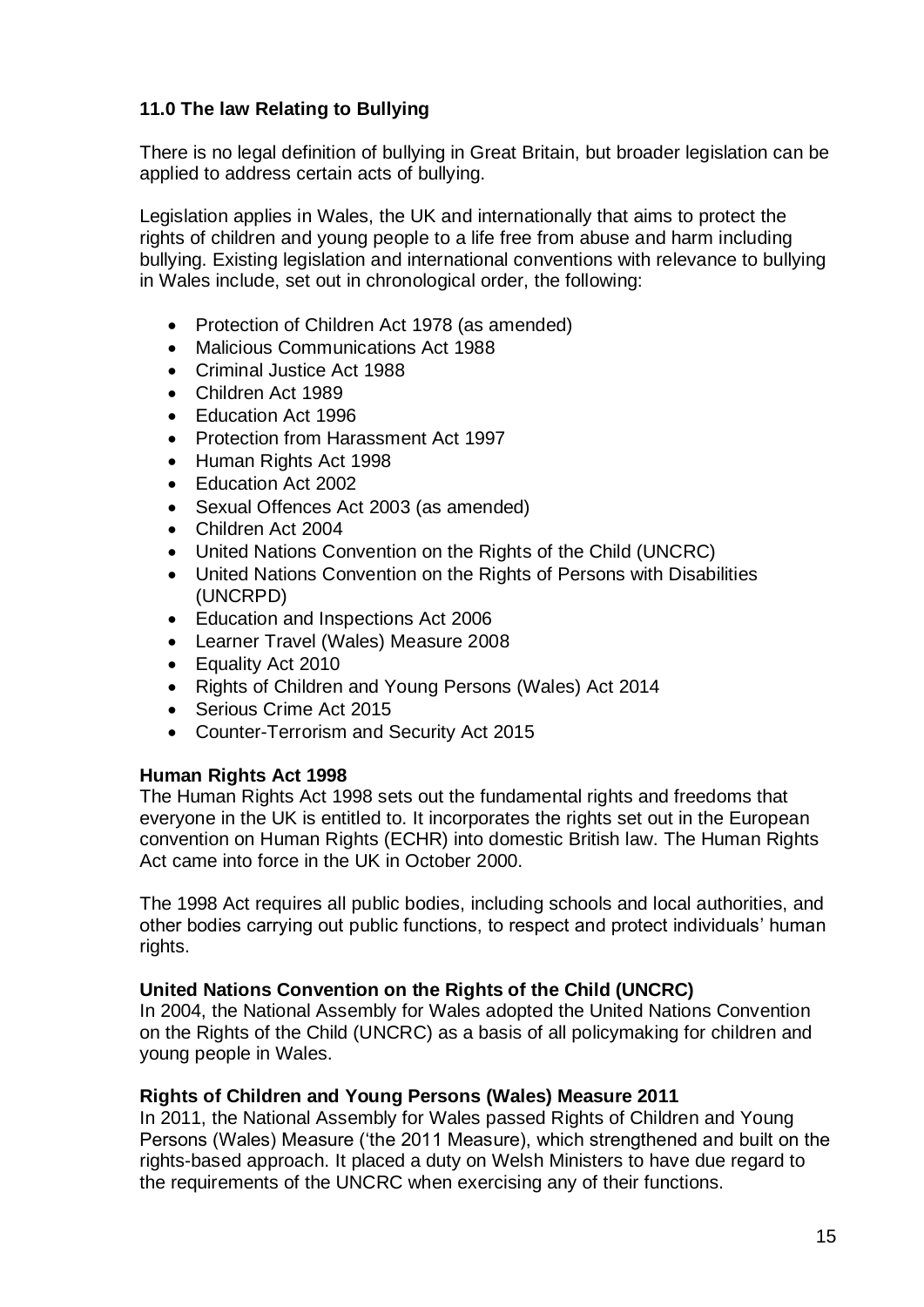The 2011 Measure underpins the framework and values for education settings. Children and young people have a right to be safe and a right to an education.

Public authorities have duties that contribute towards the realisation of the rights of children and young people stated in the UNCRC and the 2011 Measure.

# **United Nations Convention on the Rights of Persons with Disabilities (UNCRPD)**

The purpose of the UNCRPD is to promote, protect and ensure the full and equal enjoyment of all human rights and fundamental freedoms by all persons with disabilities, and to promote respect for their inherent dignity.

Persons with disabilities include those who have long-term physical, mental, intellectual or sensory impairments, which in interaction with various barriers may hinder their full and effective participation in society in an equal basis with others.

The principles of the UNCRPD are:

- Respect for the inherent dignity, individual autonomy (including the freedom to make one's own choices) and independence of persons
- Non-discrimination
- Full and effective participation and inclusion in society
- Respect for difference and acceptance of persons with disabilities as part of human diversity and humanity
- Equality of opportunity
- Accessibility
- Equality between genders
- Respect for the evolving capacities of children and young people with disabilities and respect for the right of children and young people with disabilities to preserve their identities.

# **Education Act 2002**

The Education Act 2002 places a legal duty on maintained schools and local authorities to safeguard and promote the welfare of children and young people.

Some incidents of bullying may also be, or reveal, a child protection issue. A bullying incident should be addressed as a child or young people protection issue under the Children Act 1989 when there is 'reasonable cause to suspect that a child or young person is suffering, or is likely to suffer, significant harm'. These concerns must be reported to James Hughes (Deputy) the member of staff in school responsible for child and young person protection and then reported to the local authority's children's social services. (This responsibility now extends to bullying incidents online where it has an impact on the well-being of learners at the school.)

# **Education and Inspections Act 2006**

Under section 89 of the Education and Inspections Act 2006 ('the 2006 Act') headteachers of maintained schools are required to determine measures to:

- a) Promote among learners self-discipline and proper regard for authority
- b) Encourage good behaviour and respect for others on the part of learners and, in particular, prevent all forms of bullying among learners
- c) Secure that the standard of behaviour of learners is acceptable, secure that learners complete any task reasonable assigned to them in connection with their education, and otherwise regulate the conduct of learners.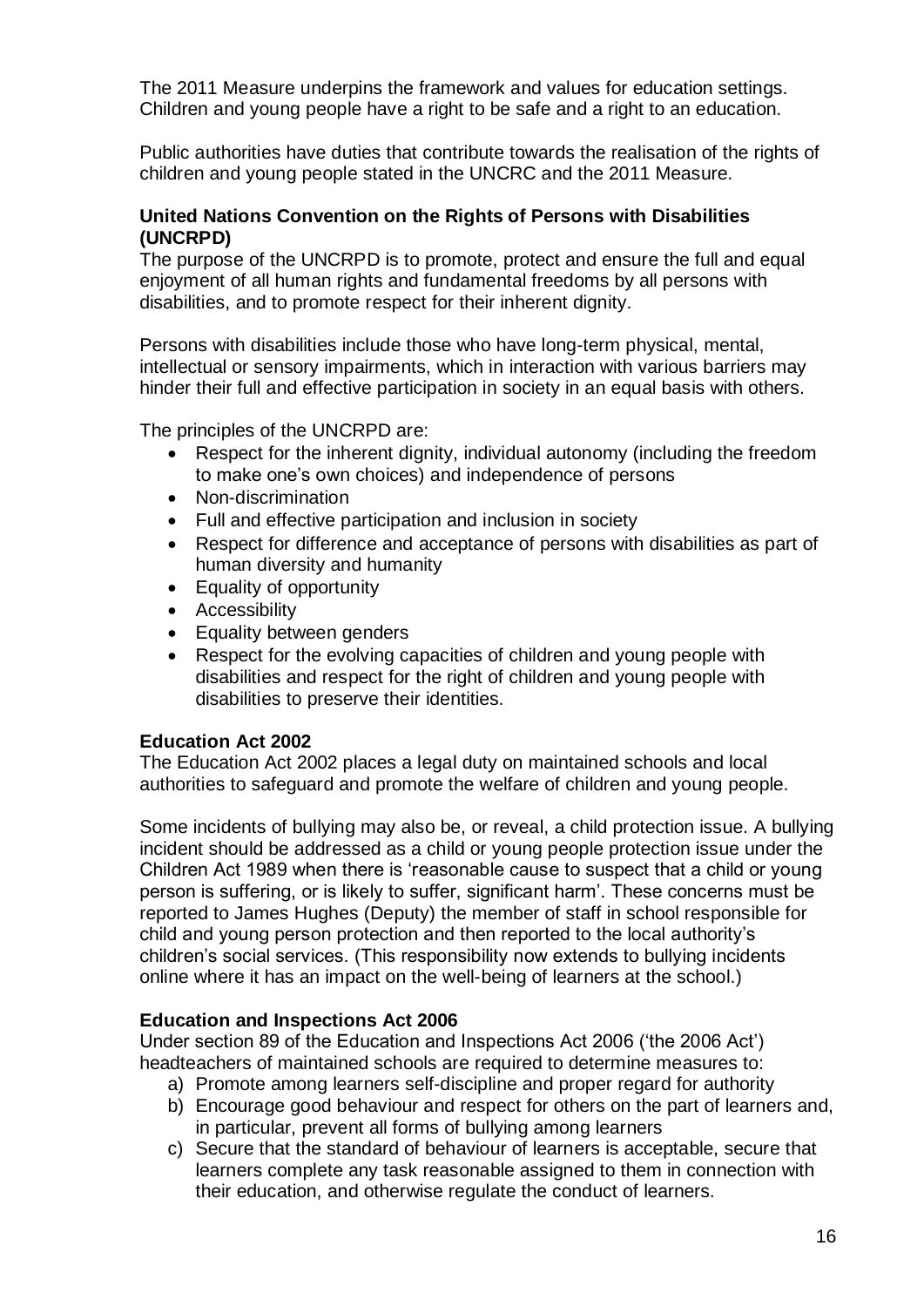In determining such measures the headteacher much act in accordance with the behaviour policy, which all schools are required by the 2006 Act to have. Woodlands School's anti-bullying policy sets out clearly how it will address bullying and strategies for challenging bullying behaviour. These measures will be communicated to all learners, school staff and parents/carers. The headteacher will communicate the policy and its adoptions to all learners, parents/carers and teachers.

Under the 2006 Act the headteacher at Woodlands School will work closely with other staff within the organisation to regulate the conduct of learners when they are off-site or not under the control or charge of a member of staff. This is of particular significance to online bullying, which often takes place out of school but can impact very strongly on the school life of those learners involved.

The 2006 Act also provides a defence for school staff in confiscating items, such as mobile phones, from learners as a disciplinary penalty if they are being used to cause a disturbance in class or they are being used to contravene the school behaviour and/or anti-bullying policy. School staff may request a learner reveal a message or show them other content on their phone for the purposes of establishing if bullying has occurred. A refusal to comply might lead to the imposition of a disciplinary penalty for failure to follow a reasonable instruction. Where the text or image is visible on the phone, staff can act on this. The school's behaviour policy allows a member of care staff may search\* through the phone themselves where the learner is reasonably suspected of involvement. However, it is advisable to never to do so without another appropriate staff member present. This is best done with the designated safeguarding lead or the ICT manager and a careful written note taken of the date, time, who was present and the purpose of the search and any evidence that it was necessary. It is vitally important that these matters are well covered in the school's anti-bullying and/or behaviour policy.

#### **Learner Travel (Wales) Measure 2008**

The headteacher requires learners at Woodlands School to comply with the All-Wales Travel Behaviour Code ('the Code') statutory guidance made by the Welsh Ministers under section 12 of the Learner Travel (Wales) Measure 2008 where applicable. The Code sets out specific requirements regarding the behavioural conduct of learners when travelling. The Code requires all learners to 'never bully other learners' and 'respect others (including the bus driver)'.

The purpose of the Code is to promote safety when travelling, by laying down a set of behavioural standards across Wales, for all learners, irrespective of the mode of travel. This includes contract buses, public buses, public trains, walking, taxis, scooters and motorbikes, cycling and journeys in cars. It applies to all learners under the age of 19 years (or who have reached 19 but started a course when under 19 and continue to attend that course).

The Code guidance sets out the framework for the sanctions regime within the Code, which provides for the removal of free or subsidised transport for set periods of time if a learner misbehaves on learner transport.

There may be circumstances where the behaviour of the learner is not appropriate to be addressed through the Code and in these cases the school will work with the wider team at Woodlands, local authority, with the parents/carers, and with other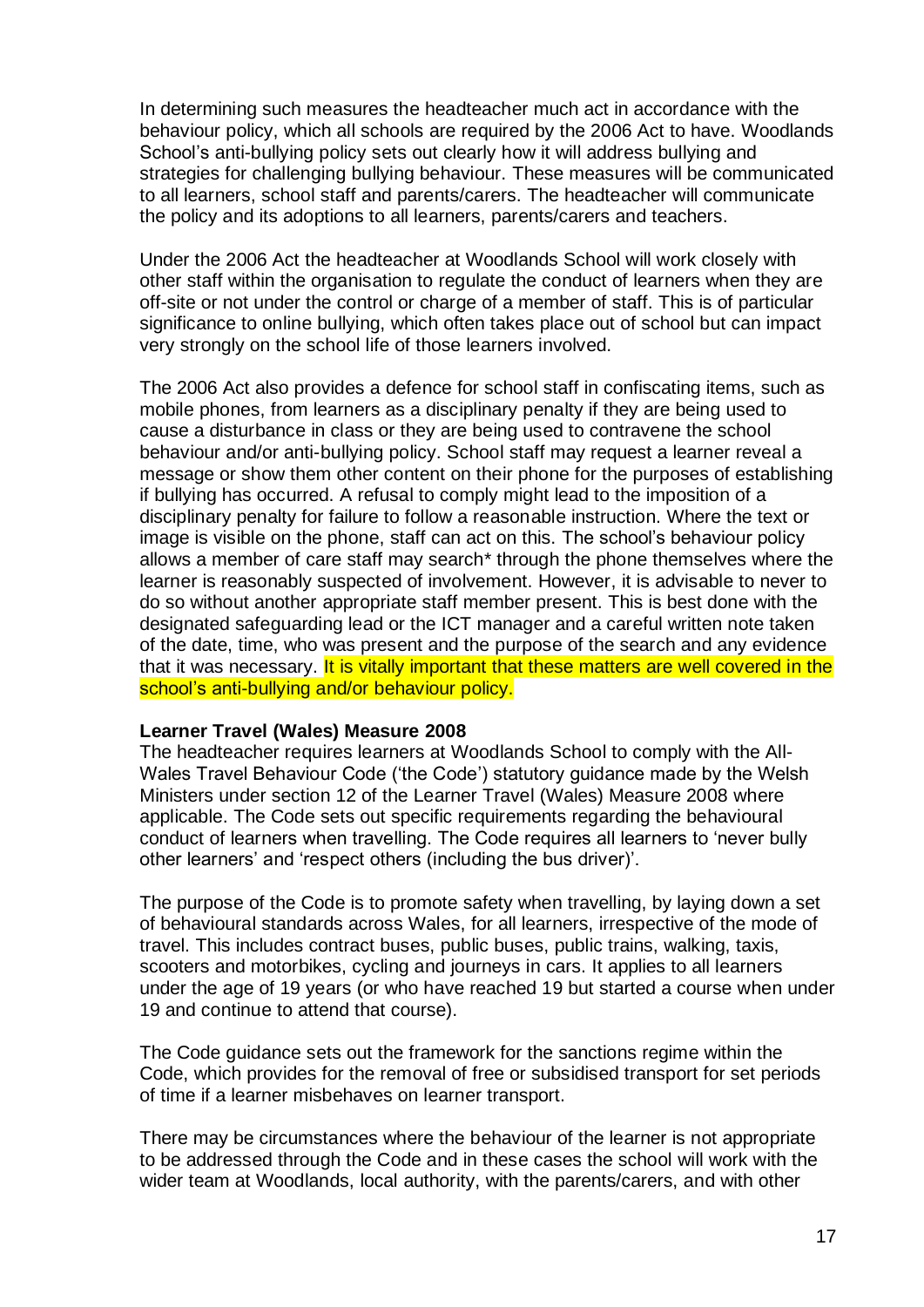services such as health professionals, the police, social services, etc. Bullying may be an example of this.

Any misbehaviour, including bullying, on the journey to and from school will be dealt with using the most appropriate policy, such as the school's behaviour/anti-bullying policies or by enforcement of the Travel Code.

# **The Equality Act 2010**

The Equality Act 2010 ('the 2010 Act') provides protection from discrimination, harassment and victimisation of learners who have one of the protected characteristics set out in the 2010 Act.

The PSED requires schools to take action to improve outcomes for learners with different protected characteristics. It is a legal requirement, under the 2010 Act, which schools in Wales must follow. It can be used as a helpful mechanism to tackle prejudice-related bullying and implement a whole-school approach.

The general duty has three aims, each of which have clear links to anti-bullying. Woodlands School will ensure the need to:

- Eliminate discrimination and harassment and victimisation
- Advance equality and opportunity
- Foster good relations across all protected characteristics

To fulfil the three aims of the general duty, Woodlands School has three sets of specific duties:

- To collect, analyse and publish information about their progress in achieving the three aims of the 2010 Act
- To decide on certain specific and measurable objectives that they will pursue over the coming years to achieve the three aims and publish these objectives

And when undertaking the first two sets of specific duties:

• To engage with people who have a legitimate interest – including all staff, all parents/carers and learners, and local groups, organisations and individuals as appropriate.

Under the PSED there are also specific duties on school governing bodies to enable better performance of the general duty.

Woodlands School governing bodies will:

- Publish the school's 'equality objectives' and review them within four years
- Publish a statement which sets out the steps it has taken or intends to take in order to achieve each equality objective
- Make appropriate arrangements to monitor its progress and effectiveness
- (when planning equality objectives) give due regard to relevant information that it holds and seek the involvement of those persons that it considers represents the interests of persons who share one or more of the protected characteristics.

#### **Criminal offences legislation**

Some online bullying activities could be criminal offences under a range of different laws, including the Malicious Communications Act 1988 and the Protection from Harassment Act 1997.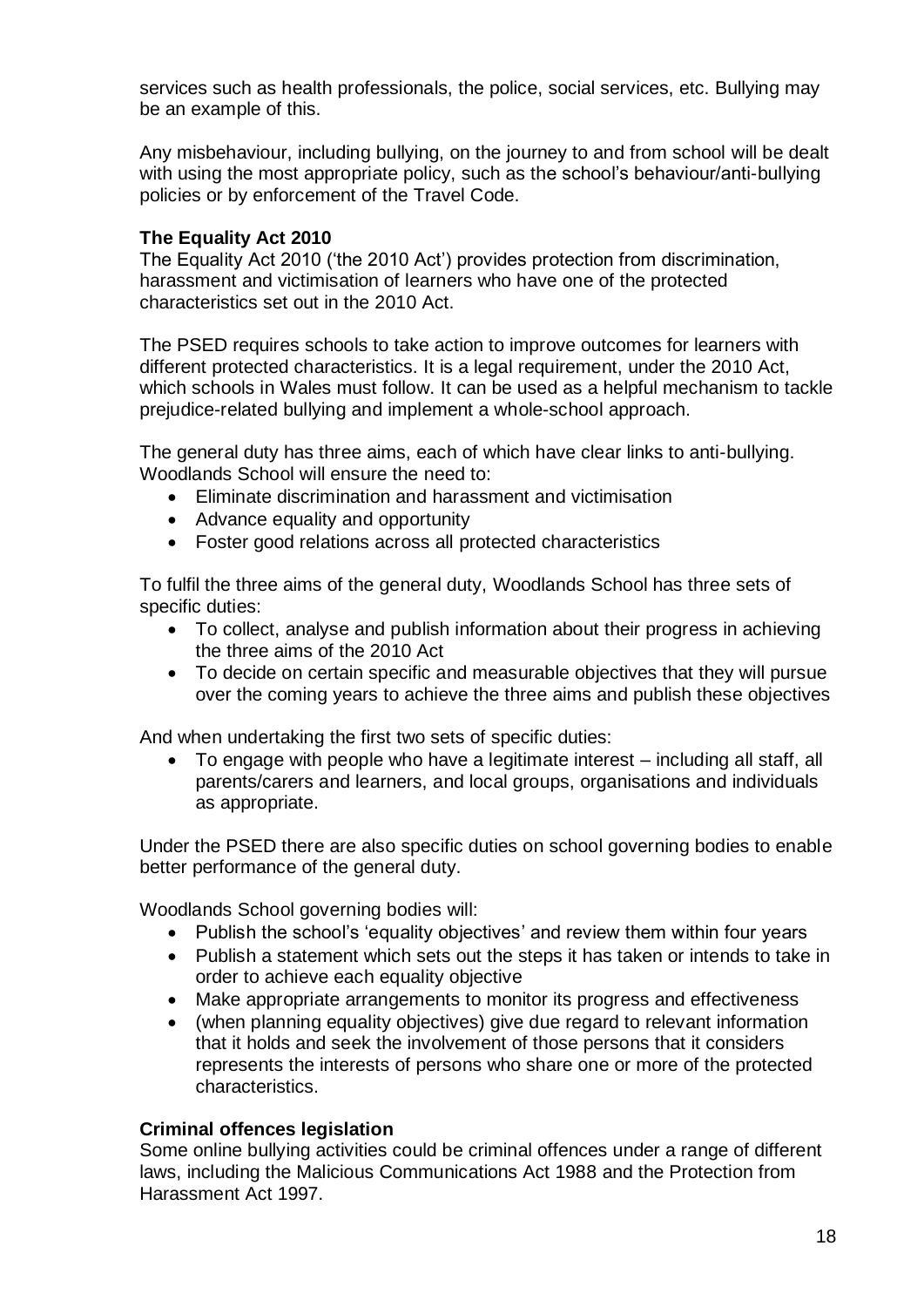# **Malicious Communications Act 1988**

Section 1 of the Malicious Communications Act 1988 makes it an offence to send an indecent, grossly offensive or threatening letter, electronic communication or other article to another person with the intention that it should cause them distress or anxiety.

#### **Protection from Harassment Act 1997**

The Protection from Harassment Act 1997 is relevant for incidents that have happened repeatedly (i.e. on more than two occasions). Section 1 prohibits behaviour amounting to harassment of another. Section 2 provides a criminal offence and section 3 provides a civil remedy for breach of the prohibition on harassment in section 1. Section 4 provides a more serious offence of someone causing another person to fear, on at least two occasions, that violence will be used against them. A civil court may grant an injunction to restrain a person from conduct which amounts to harassment and, following conviction of an offence under sections 2 or 4, restraining orders are available to protect targets of the offence.

Under the **Protection of Children Act 1978 (as amended)** and the **Criminal Justice Act 1988** it is illegal to make, circulate or possess indecent images of a child or young person under the age of 18 years.

Section 67 of the **Serious Crime Act 2015** inserts a new offence into the **Sexual Offences Act 2003**, at section 15A, criminalising sexual communication with a child. Under the new law, it is illegal for anyone over 18 years of age in Wales and England to send a sexually explicit message to a child or young person or attempt to encourage the child or young person to send something explicit.

If school staff or parents/carers feel that an offence may have been committed they should seek assistance from the police.

Chapter 5.5 of the All Wales Child Protection Procedures<sup>5</sup> covers indecent images of children and the internet.

#### **Counter-Terrorism and Security Act 2015**

The Counter-Terrorism and Security Act 2015 places a duty on schools in relation to the Prevent duty. Woodlands school will demonstrate that they are protecting children and young people from being drawn into terrorism by having robust safeguarding policies in place to identify children and young people at risk, where necessary intervening as soon as possible. This is relevant in the context of bullying because children and young people who are isolated, victimised and/or who otherwise feel they do not belong can be more likely to fall pray to recruitment and grooming.

<sup>5</sup> The All Wales Child Protection Procedures are currently under review.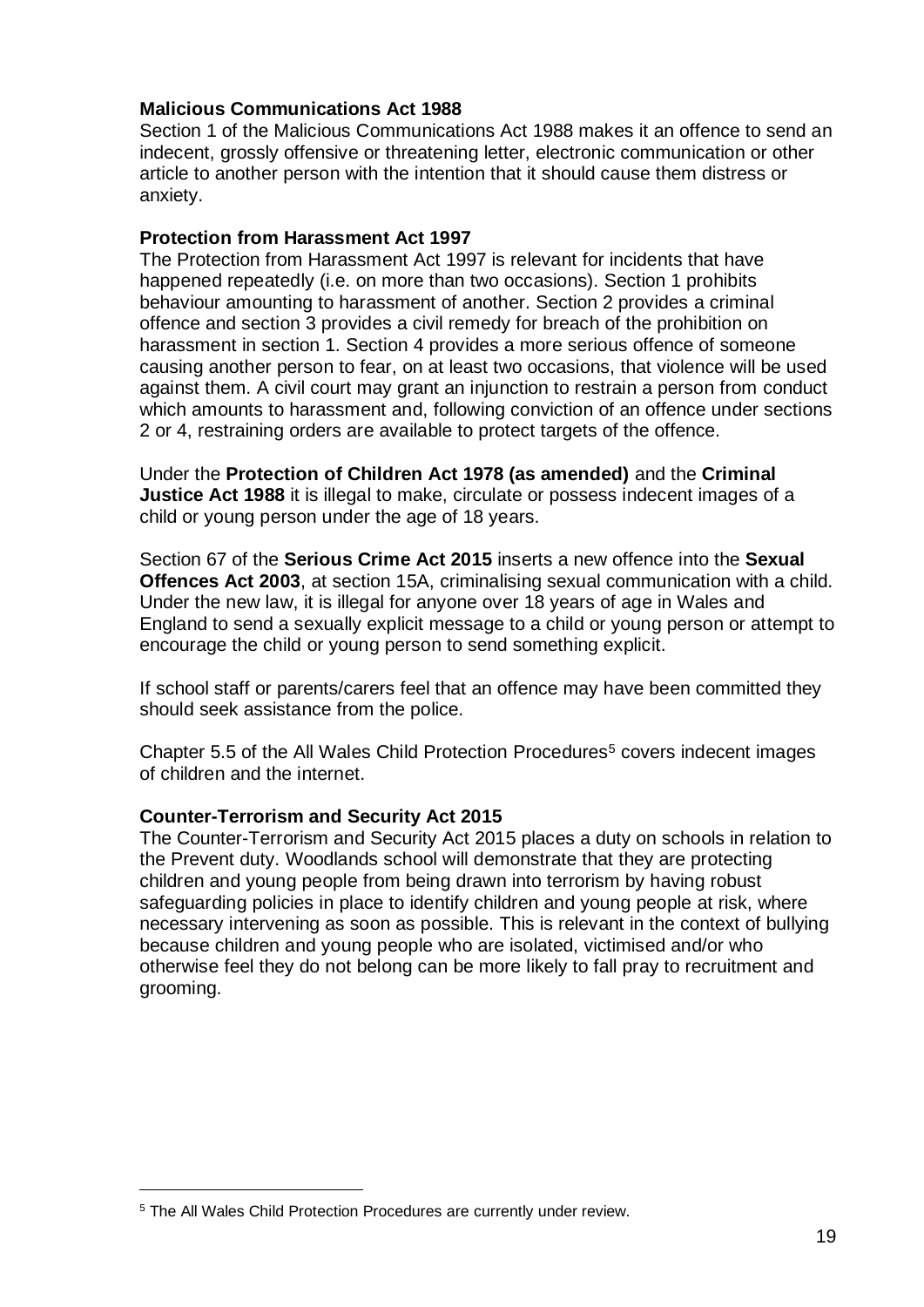#### **Useful Materials**

Some useful information to support staff at Woodlands School

#### **Guide to available materials**

SKINNER A. **Bullying: an annotated bibliography and resources.** Youth Work Press, 17-23 Albion Street, Leicester LE1 6GD, 1992, second edition 1997. Funded by the Calouste Gulbenkian Foundation (UK Branch), a complete bibliography of research, literature, materials and organisations concerned with bullying, up to 1997. Thematically organised with cross-referencing. Full references and descriptions.

#### **General handbooks**

DENBIGHSHIRE COUNTY COUNCIL: **Anti-bullying Pack. Safer Schools – Safer Communities** (2000).

This publication is available in both English and Welsh.

#### PERRY J. & JACKSON D. **Challenging Macho Values: practical ways of working with adolescent boys.** London: Falmer. 1966

This book is a balance between theories on boys/masculinities and classroom practice. Each chapter has a thematic introduction, a series of classroom strategies and an "in the classroom" section which includes a short account of working with boys on some of these themes in an inner-city comprehensive school.

SCOTTISH COUNCIL FOR RESEARCH IN EDUCATION MATERIALS. **Action against bullying** (1st Scottish pack, 1991), and **Supporting schools against bullying** (2nd Scottish pack, 1993). SCRE, 15 St John Street, Edinburgh EH5 5JR. The first pack provides guidance on policy development. The second focuses on families, parents groups and non-teaching staff.

SHARP S. & SMITH P K (editors). **Tackling bullying in your school: A practical handbook for teachers.** London: Routledge, 1994. For teachers and school staff. Gives detailed advice on whole-school policy development, curriculum work, training lunchtime supervisors, playground improvements, and working with individuals and groups of pupils. Includes the Anatol Pikas Method of Shared Concern and assertiveness training.

SULLIVAN K. **The anti-bullying handbook.** Oxford: Oxford University Press, 2000. Advice on policy development and a wide range of other interventions.

#### **Background information**

BESAG V. **Bullies and Victims in Schools.** Open University Press, 1989. A thorough account of the problem of bullying, summarising research into the subject and describing practical strategies for schools.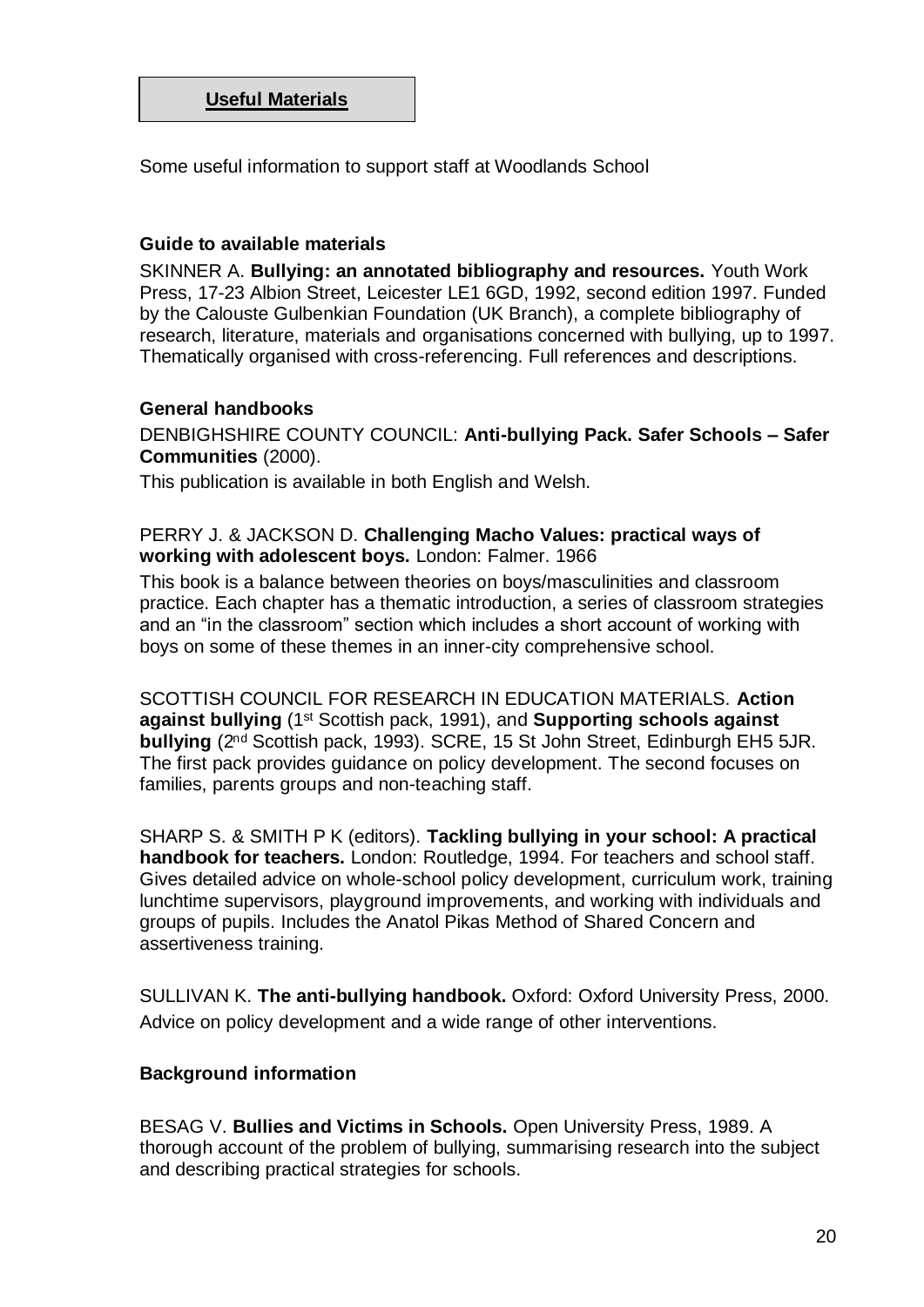CONNOLLY P. **Racisms, gender identities and young children.** London. Routledge. 1998.

This book offers an account of the significance of racism in the lives of five and six year old school children. It graphically highlights the understanding that these children have of issues of race, gender and sexuality and the active role they play in using and reworking this knowledge to make sense of their schooling experiences.

DAVIES M & CUNNINGHAM G. **Adolescent parasuicide in the Foyle area.**  Irish Journal of Psychological Medicine, Davies, 16: 5-9. 1998

DOUGLAS N, WARWICK I, KEMPS S & WHITTY G. **Playing is safe: Responses of secondary school teachers to lesbian, gay and bisexual pupils, bullying, HIV and AIDS, and Section 28.** London: Health and Education Research Unit, Institute of Education, November 1997.

DUNCAN N. **Sexual Bullying: gender conflict and pupil culture in secondary schools.** Aimed at professional, to explore and develop explanations for sexualised bullying in schools. Routledge, London. (1999)

ELLIOTT M. (editor). **Bullying: a practical guide for coping in schools.** Harlow: Longman, second edition 1997

HAWKER D & BOULTON M J. **Twenty years research on peer victimization and psychosocial maladjustment: A meta-analytic review of cross-sectional studies.** Journal of the Association of Child Psychologists and Psychiatrists, 41, 441-455. (2000)

KATZ A, BUCHANAN A & BREAM V. **Bullying in Britain. Testimonies from Teenagers.** Young Voices, London, 2001.

A study of 7,000 young people and their views and experiences of bullying.

KELLY E & COHN T. **racism in school – new research evidence.** Stoke on Trent: Trentham Books, 1988.

MACNAUGHTON P. **Re-thinking gender in early childhood education.** London: Paul Chapman, 2000

Offers valuable strategies for developing gender-relevant programmes in the primary and early years sector.

McLEOD M & MORRIS S. **Why Me? Children talking to Childline about bullying.**  Childline, Royal Mail Building, Studd Street, London N1 0QW, 1996.

OLWEUS D. **Bullying at school: What we know and what we can do.** Oxford: Blackwell, 1993. An account of the research and intervention techniques used with success in the first Norwegian anti-bullying campaign in the 1980's.

O'MOORE M. (ed) **Bullying Behaviour in Schools.** Irish Journal of Psychology,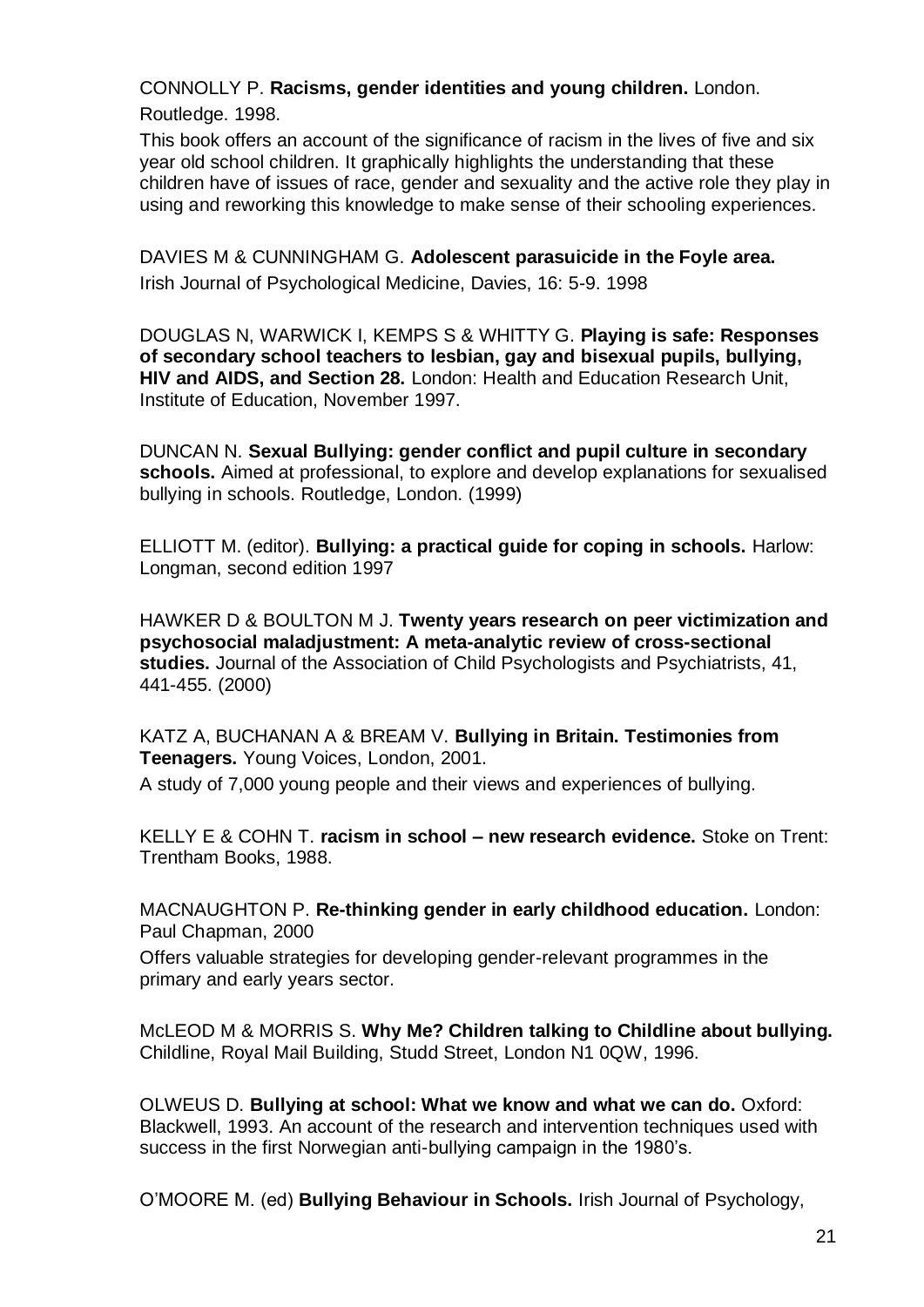Vol. 18 No. 2, 1997.

A comprehensive review of initiatives and research in the UK, Republic of Ireland and Europe.

REID K. **Retrospection and persistent school absenteeism.** Educational Research, 5(2), 110-115. (1983).

#### RENOLD E. **Presumed Innocence: (hetero)sexual, heterosexist and homophonic harassment among primary school girls and boys,** Childhood, 9 (4) pp. 415-434, 2002.

This academic article examines the neglected area of primary school children's experiences of different forms of sexual and gender-based bullying. The rich empirical data (interviews and observations) can be drawn upon as a starting point to raise awareness and generate discussion amongst staff and pupils.

#### RIGBY K. **Bullying in schools and what to do about it.** London: Jessica Kingsley, 1997.

A clear single-authored overview of the topic.

ROBINSON S, LEIGH & MAINES. **No Bullying starts Today** – Awareness Raising Days on Bullying.

ROSS D M. **childhood bullying and teasing: What school personnel, other professionals, and parents can do.** Alexandria, VA: American counselling Association, 1998.

An overview with useful information on dealing with teasing as well as bullying.

SALMON G, JAMES A, CASSIDY E C & JAVALOYES A. (2000) **Bullying a review: presentations to an adolescent psychiatric service and within a school for emotionally and behaviourally disturbed children.** Clinical Child Psychology and Psychiatry, 5(4), 563-579.

SATO K, ITO I & AKABOSHI K. (1987) **Neuroses and psychosomatic syndromes of the bullied children.** Japanese Journal of Child and Adolescence Psychiatry, 28, 110-115.

SKELTON C. **Schooling the boys: masculinities and primary education.** 2001 Offer valuable strategies for developing gender-relevant programmes in the primary and early years sector.

SMITH P K & SHARP S, (editors). **School bullying: Insights and perspectives.**  London: Routledge, 1994.

An account of the intervention project in Sheffield in which the 1994 version of the DfES' anti-bullying pack was based.

SMITH P K, MORITA Y, JUNGER-TAS J, OSWEUS D, CATALANO R & SLEE P. (editors) **The nature of school bullying: A cross-national perspective.** London: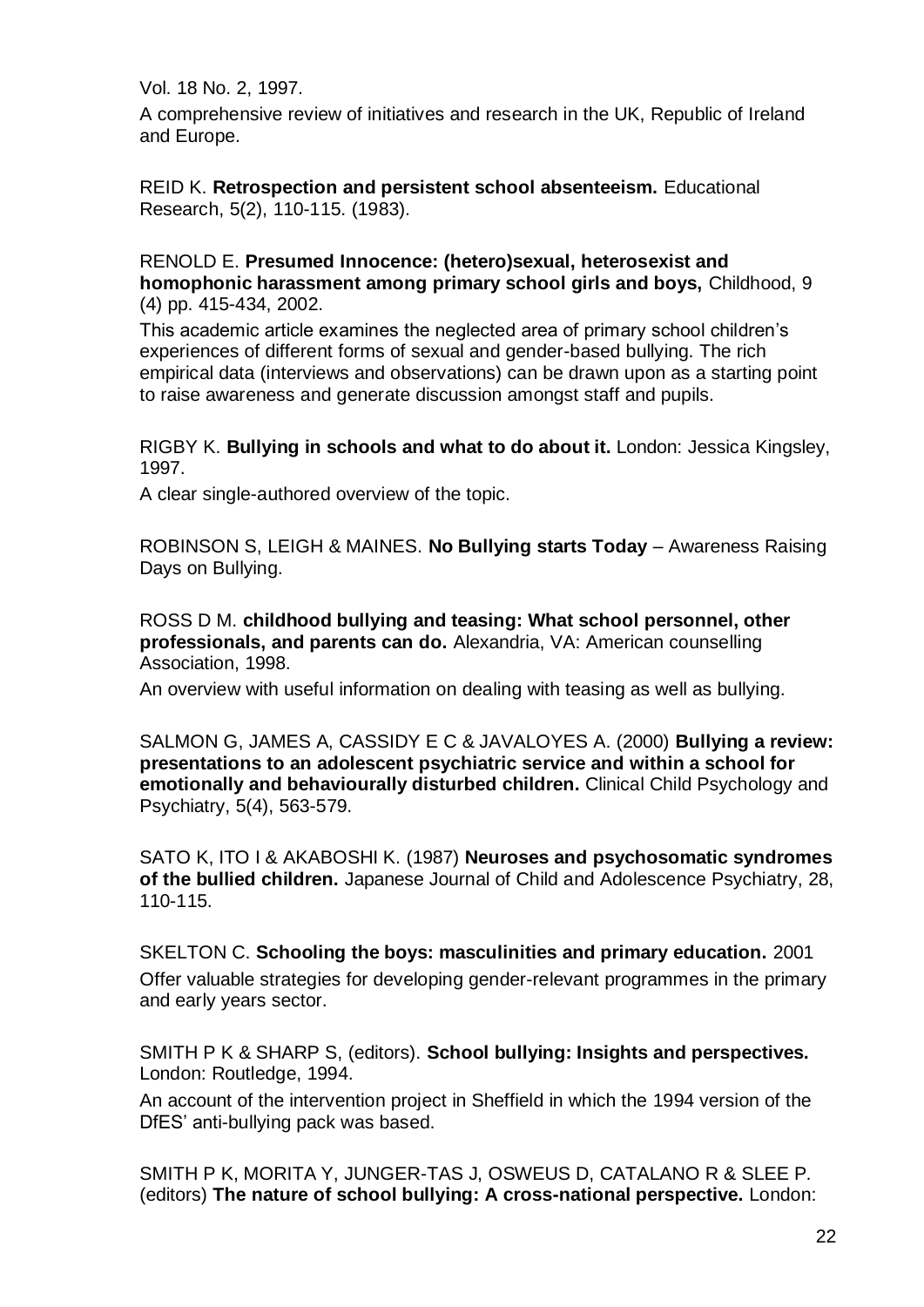Routledge, 1999.

# SOUTH GLAMORGAN PSYCHOLOGICAL SERVICE: **Managing Behaviour in Primary Schools** (1992)

This publication includes a section on bullying.

TATTUM DP (editor). **Understanding and managing bullying.** London: Heinemann, 1993.

A collection of contributions from the UK and overseas.

TATTUM DP & HERBERT G. **Countering bullying. Initiatives by schools and local authorities.** Trentham Books, Stoke on Trent, 1993.

Examples of intervention strategies that schools can employ, and case studies of their use.

TATTUM DP & TATTUM E. **Bullying: The early years.** Cardiff: Countering Bullying Unit. 2000.

Gives advice for parents, teachers and carers on bullying in young children.

TATTUM DP & TATTUM E. **Bullying: Home, School and Community** (1997) Gives advice on how home and school can work together on smoothing the transition from home to school for children entering the school system for the first time.

TATTUM DP & TATTUM E. **Social Education and Personal Development** (1992) This deals with the transition from primary to secondary school.

#### **Whole-school policy development**

The following take schools through stages of whole-school policy development and implementation.

#### BESAG V. **We don't have bullies here!**

V Besag, 57 Manor House Road, Jesmond, Newcastle-upon-Tyne NE2 2LY, 1992.

INTER-AGENCY ANTI-BULLYING GROUP: **Put a Dinner Lady on the Roof, Pack.**  Produced on behalf of Swansea and Neath Port Talbot local education authorities with assistance of DYNAMIX LTD.

#### ISLINGTON SAFER CITIES PROJECT: **We can stop it!**

Islington Safer Cities Project. Islington Education Service, Laycock Street, Islington, London, N1, 1992

# ROBINSON & MAINES. **Safe to Tell producing an effective anti-bullying policy in schools** (2001)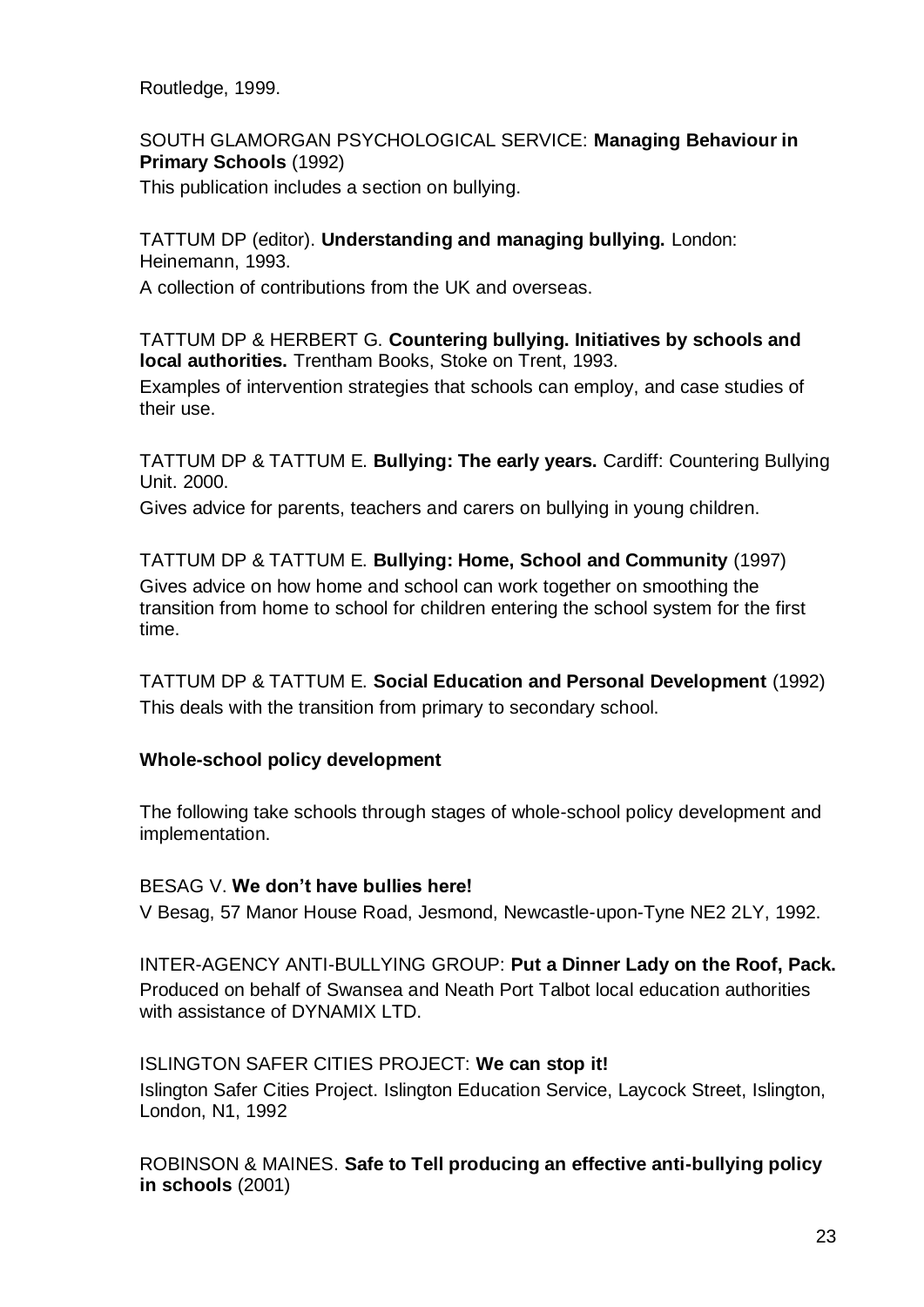SHARP S & SMITH P K. **Tackling bullying in your school: A practical handbook for teachers.** London: Routledge, 1994. Chapter Three.

TATTUM DP TATTUM E & HERBERT G. **Cycle of violence.** Drake Educational Associates, Cardiff, 1993. (Video)

TATTUM DP TATTUM E & HERBERT G. **Bullying: A Positive Response Advice for Parents, Governors and Staff in Schools** A New Edition 2003

THOMPSON D & SHARP S. **Improving schools: Establishing and integrating whole school behaviour policies.** London: David Fulton, 1994. Describes a process of policy development which schools can apply to bullying as well as other social issues, such as general discipline or equal opportunities.

#### **Curriculum materials**

#### **Books, packs and videos for use in the classroom**

ACCAC (QUALIFICATIONS, CURRICULUM AND ASSESSMENT AUTHORITY FOR WALES), COMMISION FOR RACIAL EQUALITY, DISABILITY RIGHTS COMMISSION, EQUAL OPPORTUNITIES COMMISSION. **Equal Opportunities and Diversity in the School Curriculum,** ACCAC publications, PO Box 2129, Erdington, Birmingham, B24 0RD, 2001.

HEADSTART. **Promoting positive behaviour: Activities for preventing bullying in primary schools.** Headstart East London, 18 Links Yard, Spelman St, London E1 5LX. Tel: 020 7247 9489.

#### INTER-AGENCY ANTI-BULLYING GROUP. **Happy Suns and Sad Sheep: An Anti-Bullying Pack for Use with the Under 5s**

Produced on behalf of Swansea and Neat Port Talbot local education authorities by DYNAMIX LTD.

KIDSCAPE, 2Grosvenor Gardens, London SW1W 0DH. Kidscape has a variety of child protection programmes and manuals, including ELLIOTT M & KILPATRICK J. **How to stop bullying: A Kidscape training guide.** Kidscape, 1994.

MOSLEY J. **Turn your school round.** Learning Development Aids, 1993. Manual for primary school teachers.

SCCC, **Speak-up: an anti-bullying resource pack.** Scottish Consultative Committee on the Curriculum/South Edinburgh Crime Prevention Panel, 1992.

#### **Video and drama**

CASDAGLI P & GOBEY F. **Only playing, Miss!** Trentham Books/Professional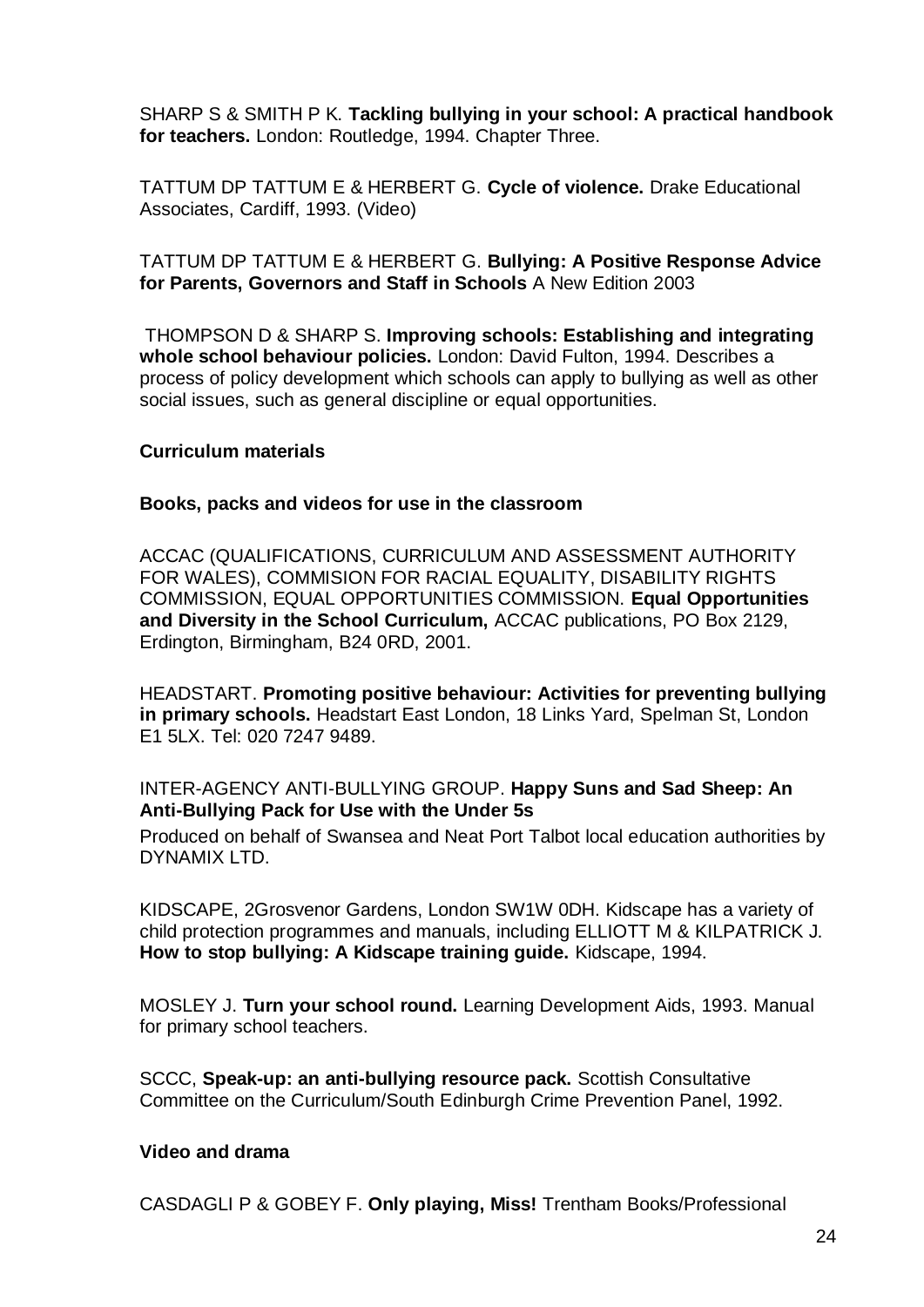Development Foundation, 1990.

Script and drama ideas from the Neti-Neti theatre group; for video tel: 020 7483 4239.

# CARLTON TELEVISION (FORMERLY CENTRAL INDEPENDENT TELEVISION), **Sticks and stones, The trouble with Tom.**

Videos available from Video Resources Unit, Carlton Studios, Linton Lane, Nottingham NG7 2na, 1990. Tel: 0121 643 9898 (main number in Birmingham).

# DIALOGUE PRODUCTIONS, **Bullying: The business.**

Twin videos available from Dialogue, 46 Avondale Road, Wolverhampton, West Midlands WV6 0AJ

THE HEARTSTONE ODYSSEY,

Longden Court, Spring Gardens, Buxton, Derbyshire SK17 6BZ. Tel: 0298 72218

# **Quality circles**

COWIE H & SHARP S. **Pupils themselves tackle the problem of bullying.**  Pastoral Care in Education, 10, 31-37, 1992.

# **Working with pupils involved in bullying situations**

HERBERT C. **Sexual harassment in schools.** London: David Fulton, 1992. Useful advice on coping with issues of sexual harassment.

KIDSCAPE. **Stop bullying!** Kidscape, 2 Grosvenor Gardens, London SW1W 0DH.

YOUNG S. **The support group approach to bullying in schools.** Educational Psychology in Practice, 14, 32-39, 1998.

# **Peer support**

LUCKY DUCK PUBLICATIONS. **All for Alex.**  This publication examines the "Circle of Friends" approach.

CARDIFF ADVISORY SERVICE FOR EDUCATION. **6 years of Circle Time,** Lucky Duck Publishing Ltd.

BLISS T & TETLEY J. **Circle time.** Bristol: Lucky Duck Publishing, 1993. Guide to circle time approach.

GLOBAL CO-OPERATION FOR A BETTER WORLD: **CO-OPERATION IN THE CLASSROOM: A project pack for teachers.** 98 Tennyson Road, London NW6 7SB.

Handbook for facilitating co-operative work in classrooms.

COWIE H & SHARP S (editors). **Peer counselling in schools: A time to listen.**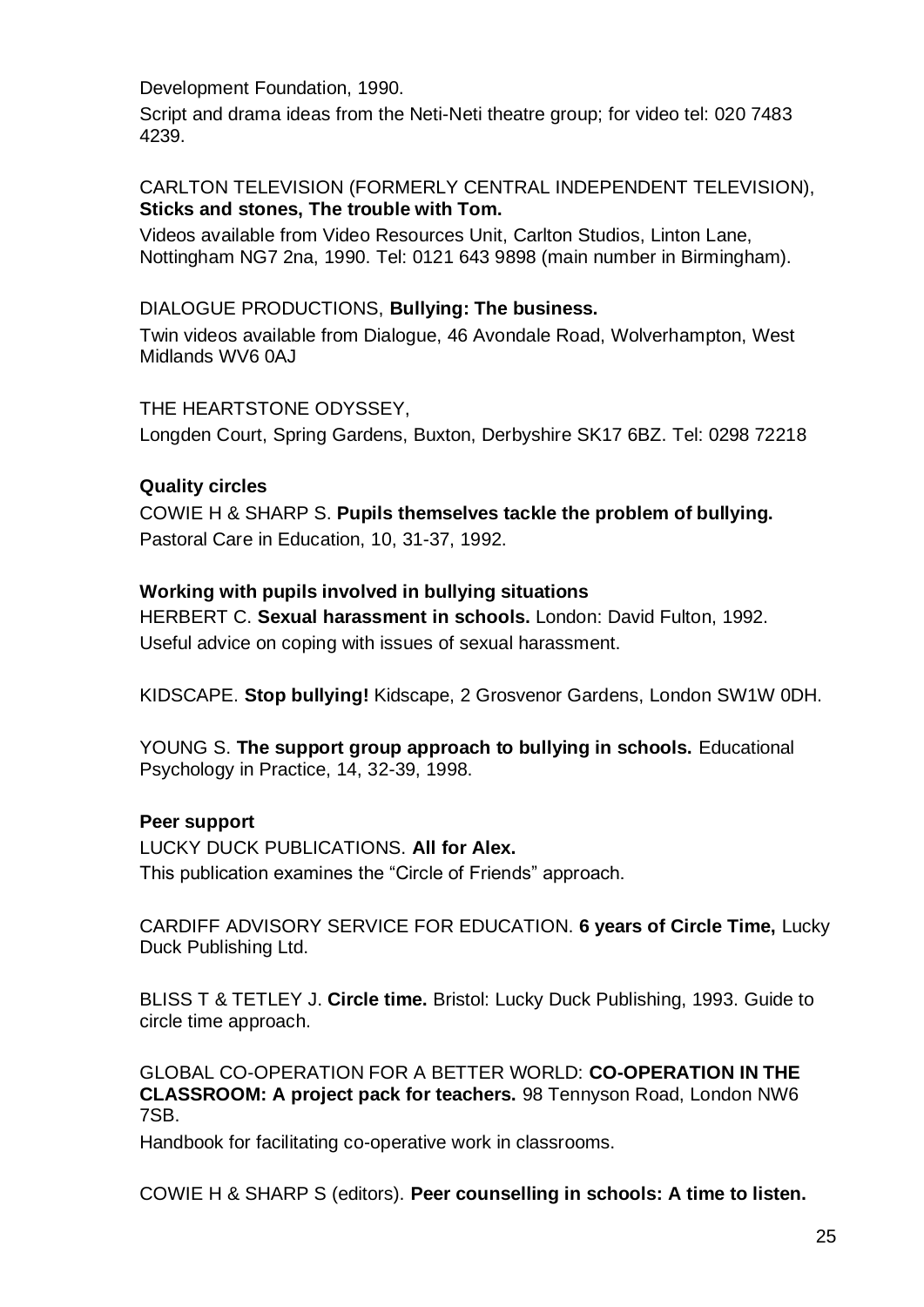London: David Fulton, 1996. Collection including chapter on the Circle of Friends approach.

COWIE H & WALLACE P. **Peer support in action: from by standing to standing by.** London: Sage, 2000.

Advice on training for a wide range of peer support approaches.

CUNNINGHAM C E, CUNNINGHAM L J & MARTORELLI V. **Coping with conflict at school: the collaborative student mediation project manual.** Hamilton, Canada: COPE Works, 1997.

Training pack for conflict resolution used with success in Canada.

HIGHFIELD JUNIOR SCHOOL: **Changing our school: Promoting positive behaviour.** Highfield Junior School (Torridge Way, Efford, Plymouth, Devon PL3 6JQ) and Institute of Education (20 Bedford Way, London WC1 H OAL), 1997. Case study of anti-bullying work in a junior school with use of circle time and mediation.

MASHEDER M. **Let's co-operate: activities and ideas for parents and teachers of young children for peaceful conflict solving.** Peace Education Project, 6 Endsleigh St, London WC1 H ODX, 1986.

MOSLEY J. **Quality Circle Time in the primary classroom.** Wisbech: Learning Development Aids, 1996.

MOSLEY J & TEW M. **Quality Circle Time in the secondary school.** London: David Fulton.

NEWTON C WILSON D. **Circles of friends.** Dunstable: Folens, 1999.

SHARP S & COWIE H (1998). **Counselling and supporting children in distress.**  London: Sage. 1998. Includes chapters on peer support and victimisation.

STACEY H & ROBINSON P. **Let's mediate. Bristol:** Lucky Duck Publishing, 1997. Guide to mediation approaches.

WARTON K & Barry S. **Schoolwatch: An evaluation.** Home Office Research, Development and Statistics Directorate, 1999.

This video gives a description of the Schoolwatch project.

#### **Improving playground activities and the school grounds**

# ROSS C & RYAN A. **Can I stay in today, Miss? Improving the school playground.**

Stoke-on-Trent: Trentham Books, 1990.

A practical guide to activities for use with pupils, parents and staff which offers ideas for all aspects of primary school playground development.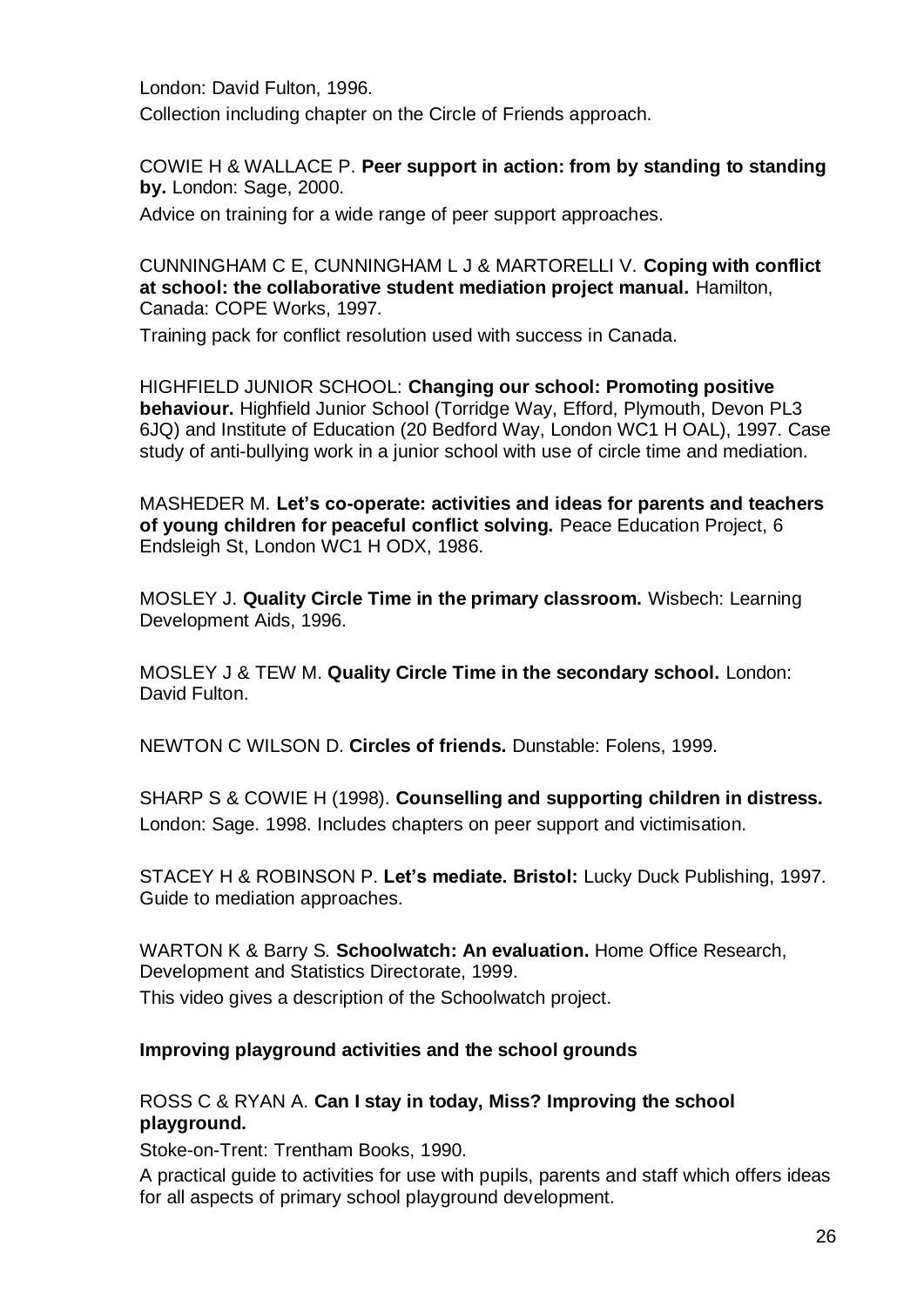**Learning through Landscapes publications.** Third Floor, Southside Offices, The Law Courts, Winchester, Hants S023 9DL.

DEPARTMENT OF EDUCATION AND SCIENCE: **Building Bulletin 71, The outdoor classroom: educational use, landscape design and management of school grounds, HMSO, 1990.** 

Numerous practical suggestions for schools interested in developing their environment.

#### **Governors**

ADVISORY CENTRE FOR EDUCATION: **Bulletin 34, Governors and bullying,**  ACE, 1990.

#### **Families**

ALEXANDER J. **Your child bullying: practical and easy to follow advice.**  Element Books, 1998.

BESAG V. **Parents and teachers working together.** In ELLIOTT M (editor) Bullying: a practical guide for coping in schools. Harlow: Longman, 1991.

ELLIOTT M. **101 ways to deal with bullying – a guide for parents.** Hodder and Stoughton, 1997.

HARDING J & PIKE G. **Parental involvement in secondary schools.** A guide for reviewing practice and developing policy. ILEA Learning Resources Section, 1988. KIDSCAPE. **Keeping safe: A practical guide to talking with children.** Kidscape, 2 Grosvenor Gardens, London SW1W 0DH, 1990.

LAWSON S. **Helping children cope with bullying.** Sheldon Press, 1994.

LINDENFIELD G. **Confident children: A parents' guide to helping children feel good.** Thorsnes, 1994.

MELLOR A. **Bullying and how to fight it: a guide for families.** Scottish Council for Research in Education, 15 St John Street, Edinburgh EH5 5JR, 1993.

PEARCE J. **Fighting, teasing and bullying: simple and effective ways to help your child.** Wellingborough: Thorsons, 1989.

TATTUM D & TATTUM E. **Bullying: The Early Years,** 2000.

TATTUM D & HERBERT G. **Bullying: A Positive Response.** Advice for parents, governors and staff in schools. UWIC, Cardiff, 2003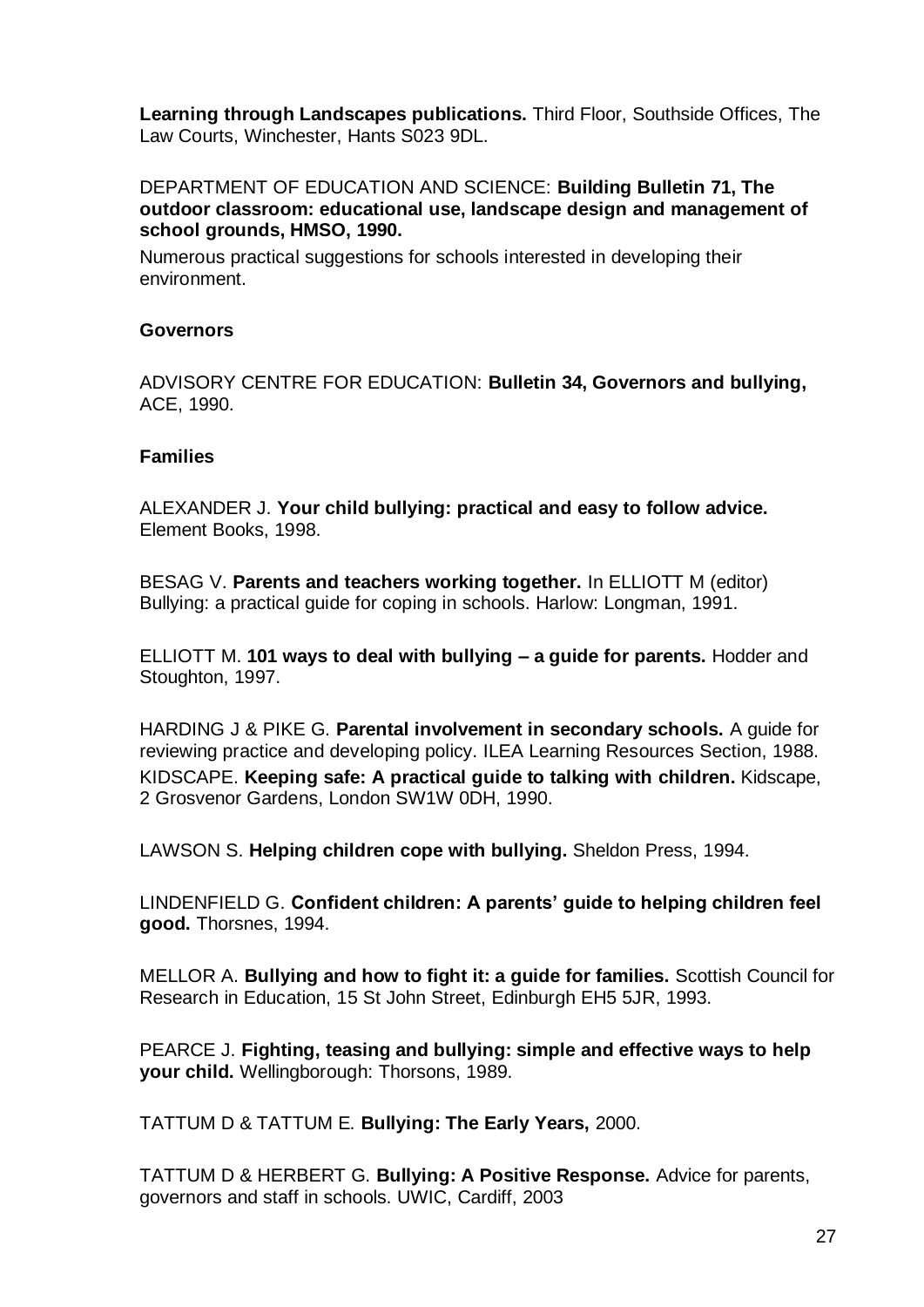This booklet was sent to every school in the UK and the first edition was part of the first national anti-bullying campaign. It is also available in Welsh.

TRAIN A. **The bullying problem: how to deal with difficult children.** Condor Book, Souvenir Press, 1995.

# **Questionnaires and checklists**

- The **Olweus questionnaire:** Professor Dan Olweus, Vognstolbakken 16, N-5096 Bergen, Norway; e-mail [olweus@psych.uib.no](mailto:olweus@psych.uib.no)
- The **'My Life in School'** questionnaire: Dr C.M.J. Arora, Division of Education, University of Sheffield, Sheffield S10 2TN; e-mail [c.m.j.arora@sheffield.ac.uk](mailto:c.m.j.arora@sheffield.ac.uk)
- The booklet **'Bullying Behaviour in Schools'**, by Sonia Sharp, is in the series Psychology in Education Portfolio, edited by N. Frederickson & R.J. Cameron, NFER-NELSON (tel: 01753-858961). It includes the Life in Schools questionnaire, as well as a pictorial one for infant school pupils (by Smith and Levan). Others are for examining participant roles (by Salmivalli), for investigating attitudes towards bullying (Pro-Victim Scale by Rigby & Slee). and for finding out how pupils define bullying and related terms using stick drawings (by Smith and colleagues).

# **Helpful organisations**

*For everybody* 

**ANTI BULLYING CAMPAIGN,** 185 Tower Bridge Road, London SE1 2UF.

Tel: 0207378 1446 (9.30am – 5pm).

Advice line for parents, children, teachers. Publishers parents' fact sheet, resource pack.

# **BRITISH ASSOCIATION FOR COUNSELLING AND PSYCHOTHERAPY,**

1 Regent Place, Rugby, Warwickshire, CV21 2PJ. Tel: 0870 443 5252 [bacp@bacp.co.uk](mailto:bacp@bacp.co.uk)

# **BULLIES OUT**

[www.bulliesout.com](http://www.bulliesout.com/)

e-mail: [mail@bulliesout.com](mailto:mail@bulliesout.com)

Anti-bullying charity based in Wales that works with individuals, schools, colleges, youth and community settings. Their e-mentors offer online support.

# **CALOUSTE GULBENKIAN FOUNDATIUON,** (UK Branch), 98 Portland Place,

London W1N 4ET Tel: 0207 636 5313 Fax: 0207 637 3421 Has initiated and supported a wide range of anti-bullying projects and publications.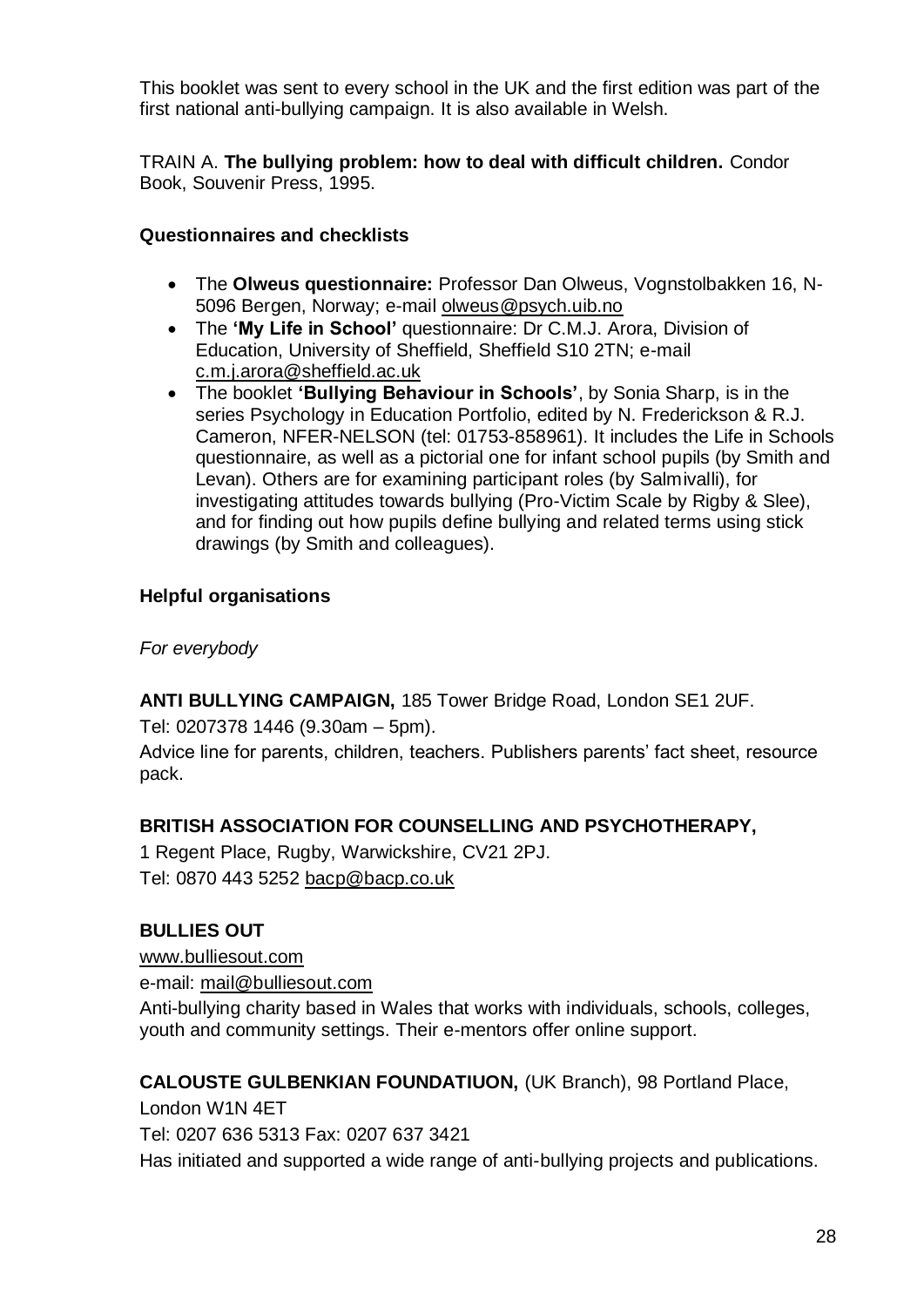**COMMISSION FOR RACE EQUALITY WALES,** 3 rd floor, Capital Tower, Greyfriars Road, Cardiff CF10 3AG Tel: 02920 729 200 Fax: 02920 729 220

**COUNTERING BULLYING UNIT,** University of Wales Institute, Cardiff School of Education, Cyncoed Road, Cardiff CF23 6XD Tel: 029 20 416781 Fax: 029 2041 6986 Resource centre for the study of bullying, and publishes booklets, packs and videos.

**KIDSCAPE,** 2 Grosvenor Gardens, London SW1W 0DH.

Tel: 0207 730 3300 Fax: 0207 730 7081 Has a wide range of publications for young people, parents and teachers. Bullying counsellor available Monday to Friday, 10am – 4pm.

**NATIONAL SOCIETY FOR THE PREVENTION OF CRUELTY TO CHILDREN**

Weston House, 42 Curtain Road, London, EC2 3NH.

**NATIONAL SOCIETY FOR PREVENTION OF CRUELTY TO CHILDREN, WELSH HELPLINE,** providing professional advice and counselling to young people and adults: 0808 100 2524. This service is located in Bangor and is bilingual, but calls are diverted to London between 5pm and 9am. An Asian Helpline is also available.

*For families* 

**ANTI-BULLYING CAMPAIGN,** 185 Tower Bridge Road, London, SE1 2UF.

Tel: 0207 378 1446 (9.30am – 5pm) Advice line for parents and children

# **CHILDREN'S LEGAL CENTRE,**

Tel: 01206 873 820 (Mon-Fri 10am – 12.30pm and 2pm – 4.30pm). Publications and free advice line on legal issues.

**CHILDLINE,** Royal Mail Building, Studd Street, London N1 0QW Tel: 0207 239 1000 Fax: 0207 239 1001

**CHILDLINE CYMRU/WALES,** Royal Alexandra Hospital, marine Drive, Rhyl LL18 3AS Tel: 01745 345111

9 th Floor, Alexandra House, Alexandra Road, Swansea SA1 5ED Tel: 01792 480111

Besides the free national helpline for children, has a leaflet for parents: Bullying – What can parents do? And a leaflet for children: Bullying and how to beat it.

**CIRCLES NETWORK,** Parnwell House, 160 Pennywell Road, Upper Easton, Bristol BS5 0TX. Tel: 0117 939 3917.

Supports Circles of Friends activities.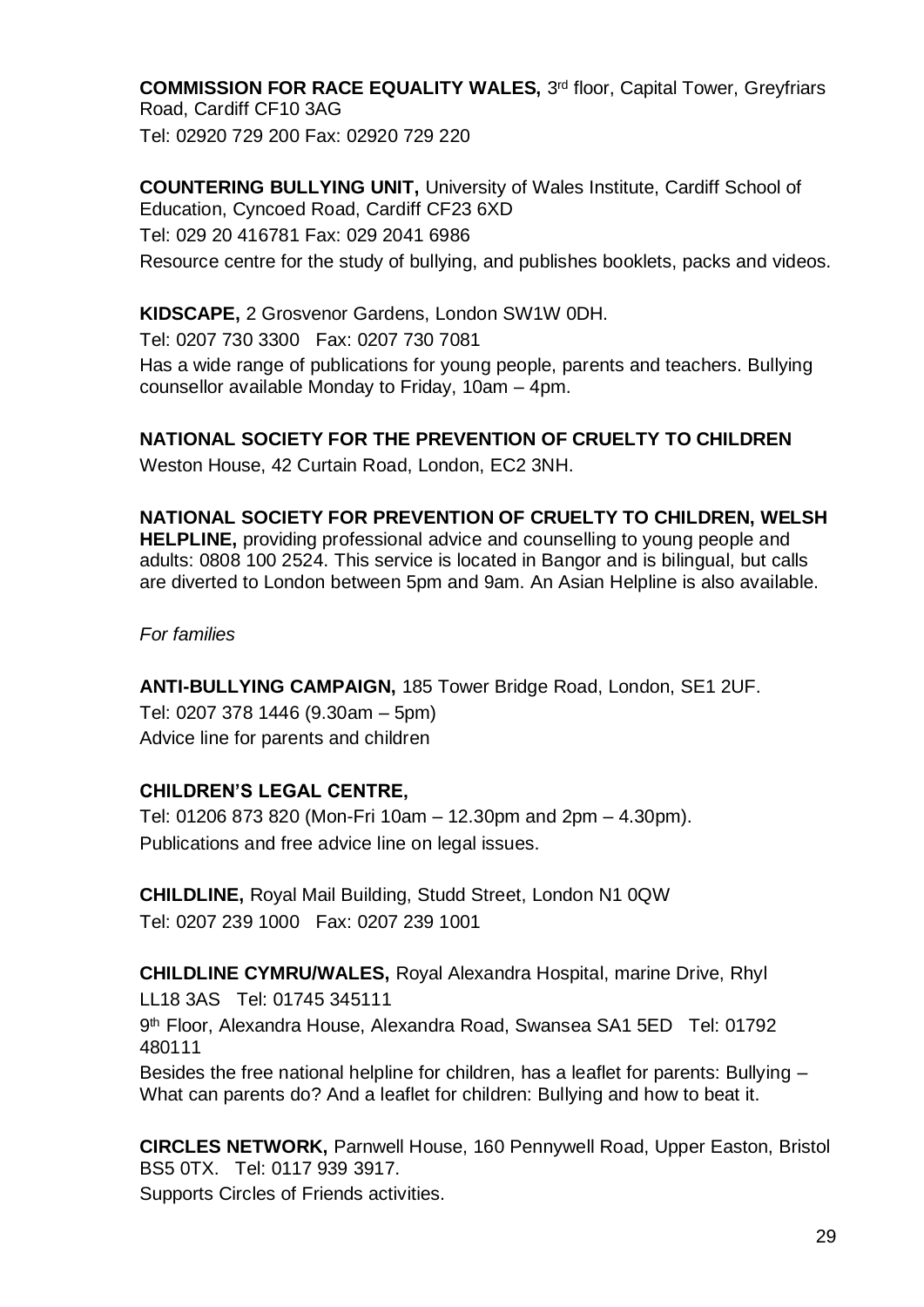**COUNTEING BULLYING UNIT,** University of Wales Institute, Cardiff.

Tel: 02920 416781 (Monday – Thursday 08.30am – 12.30pm and 2.00pm – 5.00pm on Fridays 08.30am – 12.30pm and 2.00pm – 4.30pm).

**KIDSCAPE,** 2 Grosvenor Gardens, London, SW1 0DH. Tel: 0207 730 3300 Fax: 0207 730 7081 has a wide range of publications for young people, parents and teachers. Bullying counsellor available Monday to Friday, 10am – 4pm.

**PARENTLINE PLUS,** 520 Highgate Studios, 53-79 Highgate Road, Kentish Town, London NW5 1TL. Tel: 0808 800 2222. National helpline for parents (24hours, 7 days a week)

*For children* 

**CALL,** [www.callhelpline.org.uk](http://www.callhelpline.org.uk/) Community Advice and Listening Line.

**CHILDLINE,** Freephone 0800 1111. Freepost 1111, London N1 0BR. Free, confidential helpline.

**KOOTH,** [www.kooth.com](http://www.kooth.com/) Counselling service.

**Meic,** [www.meiccymru.org/](http://www.meiccymru.org/) Information advice and advocacy for young people.

**NSPCC Welsh Helpline.** Freephone 0808 800 5000. Free, confidential helpline, which is also bilingual, operating between 09.00am and 5.00pm.

*For teachers* 

**ARAD GOCH,** Stryd y Baddon, Aberystwyth, Ceredigion, SY23 2NN. Tel: 01970 617998 Fax: 01970 611223 [post@aradgoch.org](mailto:post@aradgoch.org) Theatre company which runs Welsh language workshops in schools around the subject of bullying.

**ASSENT DISPUTE RESOLUTION,** 13 Windsor Place, Cardiff, CF10 3BY Tel: 029 2076 3366 info:assentdr.co.uk A firm specialising in mediation, conciliation and counselling services.

**KINGSTON FRIENDS MEDIATION,** Quaker Meeting House, 78 Eden Street, Kingston-upon-Thames, Surrey KT1 1DJ. Tel: 0208 547 1197. Organises courses in mediation and peer support.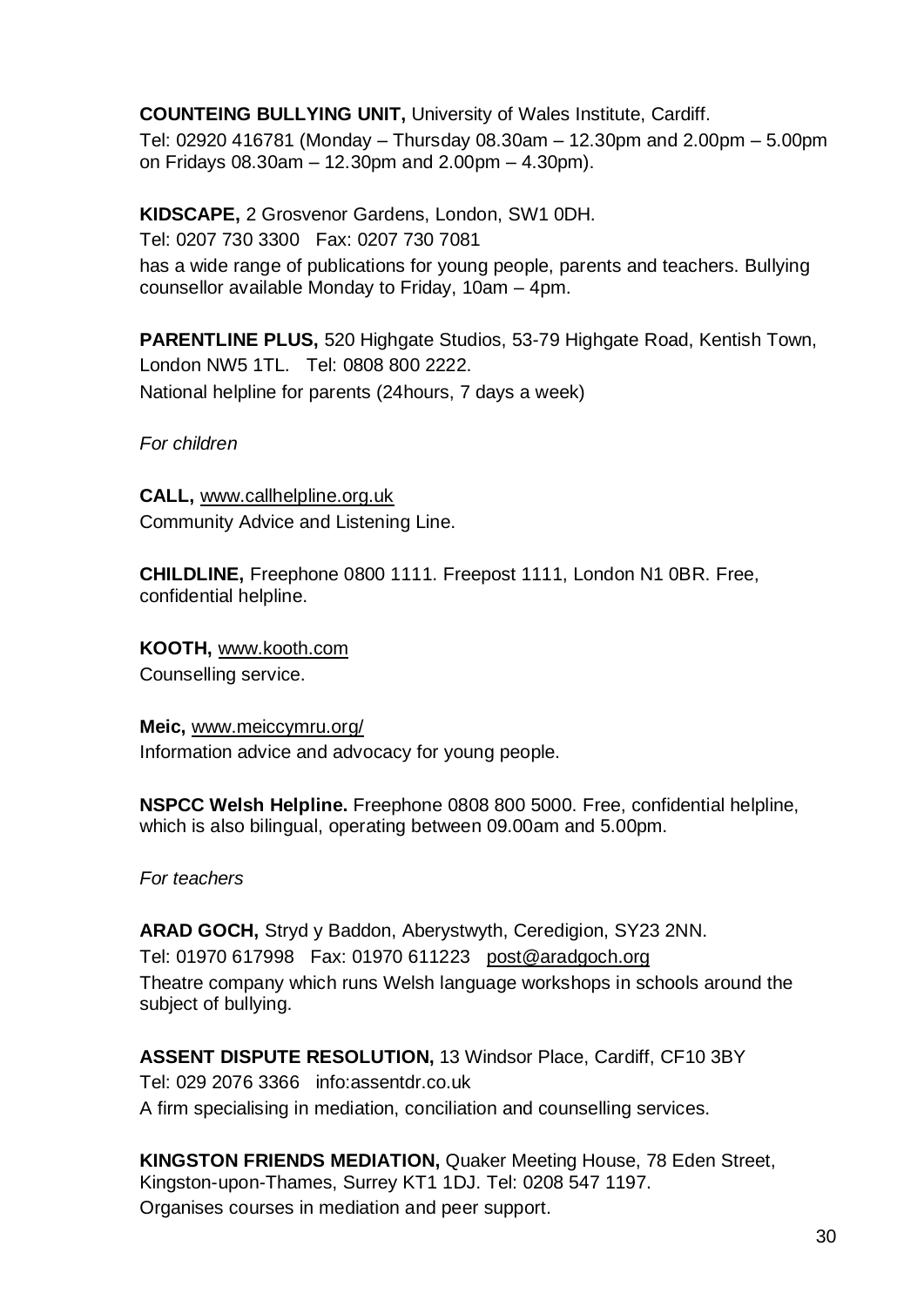**LEAP Confronting Conflict,** 8 Lennox Road, Finsbury Park, London N4 3NW. Tel: 0207 272 5630. Advises on training in group work methods.

**LEARNING THROUGH LANDSCAPES,** Third Floor, Southside Offices, The Law Courts, Winchester, Hants S023 9DL. Tel: 01962 846258 Fax: 01962 869099 Email: [charity@TCP.co.uk](mailto:charity@TCP.co.uk) Advice on all aspects of improving school grounds.

**MEDIATION UK,** 82a Gloucester Road, Bishopston, Bristol BS7 8BN.

Tel: 0117 904 6661 Advice and support for mediation approaches.

# **NATIONAL ASSOCIATION FOR PASTORAL CARE IN EDUCATION,** NAPCE

Base, c/o Education Dept, University of Warwick, Coventry CV4 7AL. Tel: 02476 523 810. Fax 02476 573 031 Email: [NAPCE@warwick.ac.uk](mailto:NAPCE@warwick.ac.uk) Holds database of materials and trainers, available for teachers.

# **NATIONAL SOCIETY FOR THE PREVENTION OF CRUELTY TO CHILDREN,**

Education Adviser, NSPCC Wales / Cymru, Unit 1, Cowbridge Court, 60 Cowbridge Road West, Cardiff, CF5 5BS. (029) 20 563421.

The Education Adviser can give advice and support to schools in formulating, implementing and evaluating their whole-school policy and also provides training to staff and pupils.

**PEER SUPPORT FORUM,** Mental health Foundation, 20/21 Corn 40L. Tel: 0207 535 7450.

Holds a database of materials and trainers, and a directory of school with peer support services. The Peer Support Forum website – [www.peersupport.co.uk](http://www.peersupport.co.uk/) – gives a list of such training programmes and hosts Peer Support Networker.

**POWYS MEDIATION,** Sefton House, Middleton Street, Llandrindod Wells, Powys LD1 5DG

Tel: 01597 825123 [mediation@powys.org.uk](mailto:mediation@powys.org.uk)

[www.pco.powys.org.uk/powysmediation](http://www.pco.powys.org.uk/powysmediation)

A registered charity working with school to change the general culture from confrontation to reliance on self-help and awareness of the needs of others.

# **CD-ROMs about bullying**

# **COPING WITH BULLYING Version 1 – Primary, Version 2 – Secondary**

Produced by the Rotary Club with Val Besag. Sections: students, parents, teachers. PO Box 40, Ashington NE63 8YR.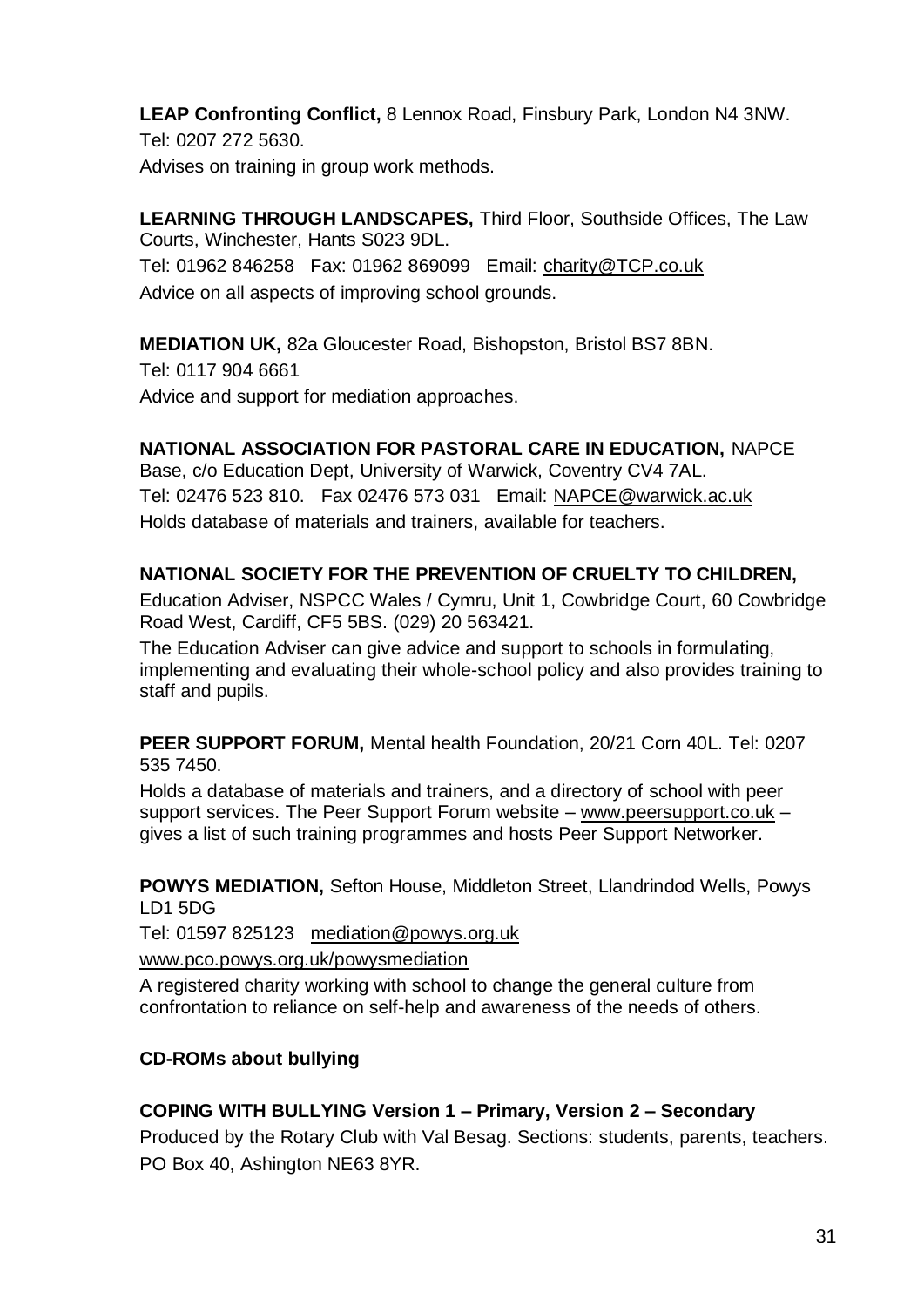**Advice for pupils, parents and families.**

# **Bullying**

# **Respecting Others – information for pupils**

#### **If you are being bullied**

- try to stay calm and look as confident as you can
- be firm and clear look them in the eye and tell them to stop
- get away from the situation as quickly as possible
- tell an adult what has happened straight away.

#### **After you have been bullied**

- tell a teacher or another adult in your school or at home
- tell your family
- if you are scared to tell an adult by yourself, ask a friend to come with you
- keep speaking up until someone listens and does something to stop the bullying
- if your school has a peer support, use it
- don't blame yourself for what has happened.

#### **When you are talking to an adult about bullying, be clear about**

- what has happened to you
- how often it has happened
- who was involved
- who saw what was happening
- where it happened
- what you have done about it already.

If you find it difficult to talk to anyone at school or at home, ring **Childline,** Freephone 0800 1111, or write, Freepost 1111, London N1 0BR.

The phone call or letter is free. It is a confidential helpline.

# **NSPCC Welsh Helpline,** Freephone 0808 800 5000

The phone call is free and is confidential – it is also bilingual and operates between 09.00am and 5.00pm.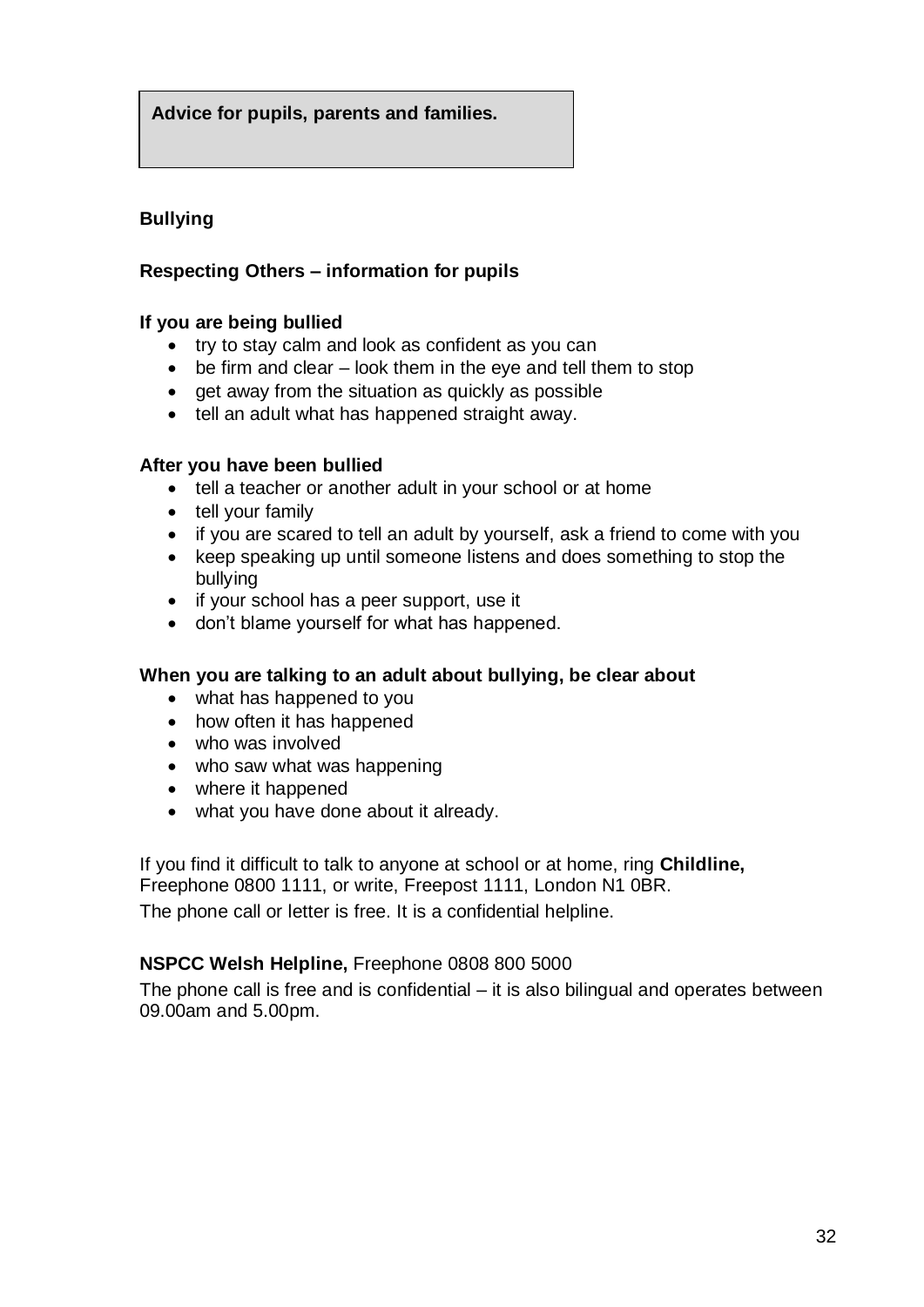# **Bullying**

# **Respecting Others – information for parents and families**

Every school is likely to have some problem with bullying at one time or another. Woodlands School must by law have an anti-bullying policy, and use it to reduce and prevent bullying.

# **Bullying behaviour includes:**

- name calling and nasty teasing
- threats and extortion
- physical violence
- damage to belongings
- leaving pupils out of social activities deliberately and frequently
- spreading malicious rumours.

Parents and families have an important part to play in helping schools deal with bullying.

- First, discourage your child from using bullying behaviour at home or elsewhere. Show to resolve difficult situations without using violence or aggression.
- Second, ask to see the school's anti-bullying policy. Each school must have an anti-bullying policy, which sets out how it deals with incidents of bullying. You have a right to know about this policy which is as much for parents as for staff and pupils.
- Third, watch out for signs that your child is being bullied, or is bullying others. Parents and families are often the first to detect symptoms of bullying, though sometimes school nurses or doctors may first suspect that a child has been bullied. Common symptoms include headaches, stomach aches, anxiety and irritability. It can be helpful to ask questions about progress and friends at school; how break times and lunchtimes are spent; and whether your child is facing problems or difficulties at school. Don't dismiss negative signs. Contact the school immediately if you are worried.

#### **If your child has been bullied:**

- Calmly talk to your child about it
- make not of what your child says particularly who was said to be involved; how often the bullying has occurred; where it happened, when it happened and what happened
- it is very important that accurate records are kept of the incidents of bullying and of the action taken when the bullying was reported
- reassure your child that telling you about the bullying was the right thing to do
- explain that any further incidents should be reported to a teacher immediately
- make an appointment to see your child's class teacher or form tutor
- explain to the teacher the problems your child is experiencing.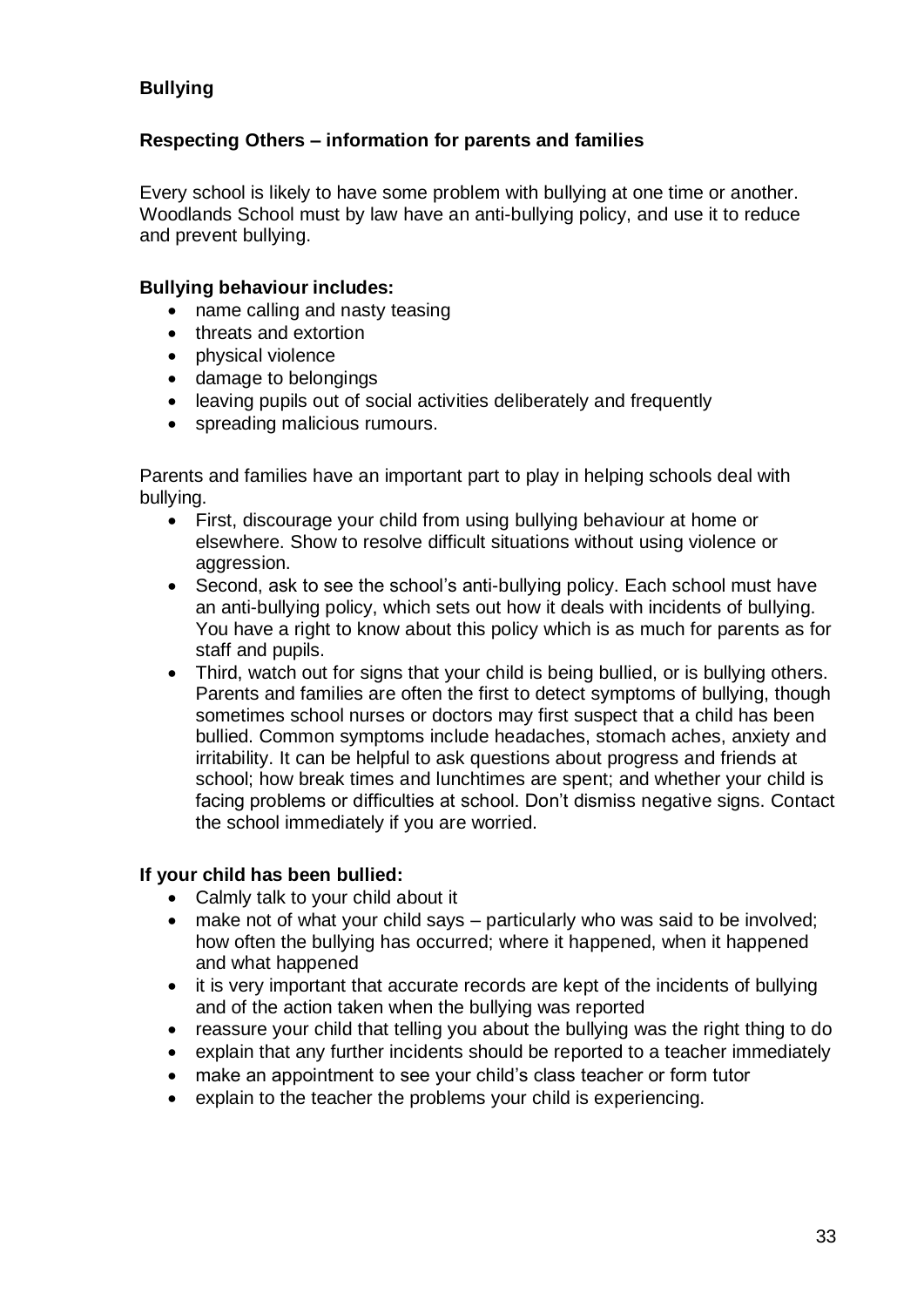# **Talking to teachers about bullying**

- try and stay calm bear in mind that the teacher may have no idea that your child is being bullied or may have heard conflicting accounts of an incident
- be as specific as possible about what your child says has happened give dates, places and names of other children involved
- make a note of what action the school intends to take
- ask if there is anything you can do to help your child or the school
- stay in touch with the school let them know if things improve as well as if problems continue.

# **If you think your concerns are not being addressed:**

- check the school anti-bullying policy to see if agreed procedures are being followed
- discuss your concerns with the parent governor or other parents
- make an appointment to meet the head teacher, keeping a record of the meeting
- if this does not help, write to the Chair of Governors, explaining your concerns and what you would like to see happen
- contact local or national parent support groups for advice
- contact the Director of Education for your authority, who will be able to ensure that the Governors respond to your concerns
- contact the Parentline Plus helpline for support and information at any of thee stages
- in the last resort, write to the Minister for Education and Lifelong Learning.

# **If your child is bullying other children**

Many children may be involved in bullying other pupils at some time or other. Often parents are not aware. Children sometimes bully others because:

- they don't know it is wrong
- they are copying older brothers or sisters or other people in the family they admire
- they haven't learnt other, better ways of mixing with their school friends
- their friends encourage them to bully
- they are going through a difficult time and are acting out aggressive feelings.

# **To stop your child bullying others:**

- talk to your child, explaining that bullying is unacceptable and makes others unhappy
- discourage other members of your family from bullying behaviour or from using aggression or force to get what they want
- show your child how to join in with other children without bullying
- make an appointment to see your child's class teacher or form tutor, explain to the teacher the problems your child is experiencing and discuss with the teacher how you and the school can stop them bullying others
- regularly check with your child how things are going at school
- give your child lots of praise and encouragement when they are co-operative or kind to other people.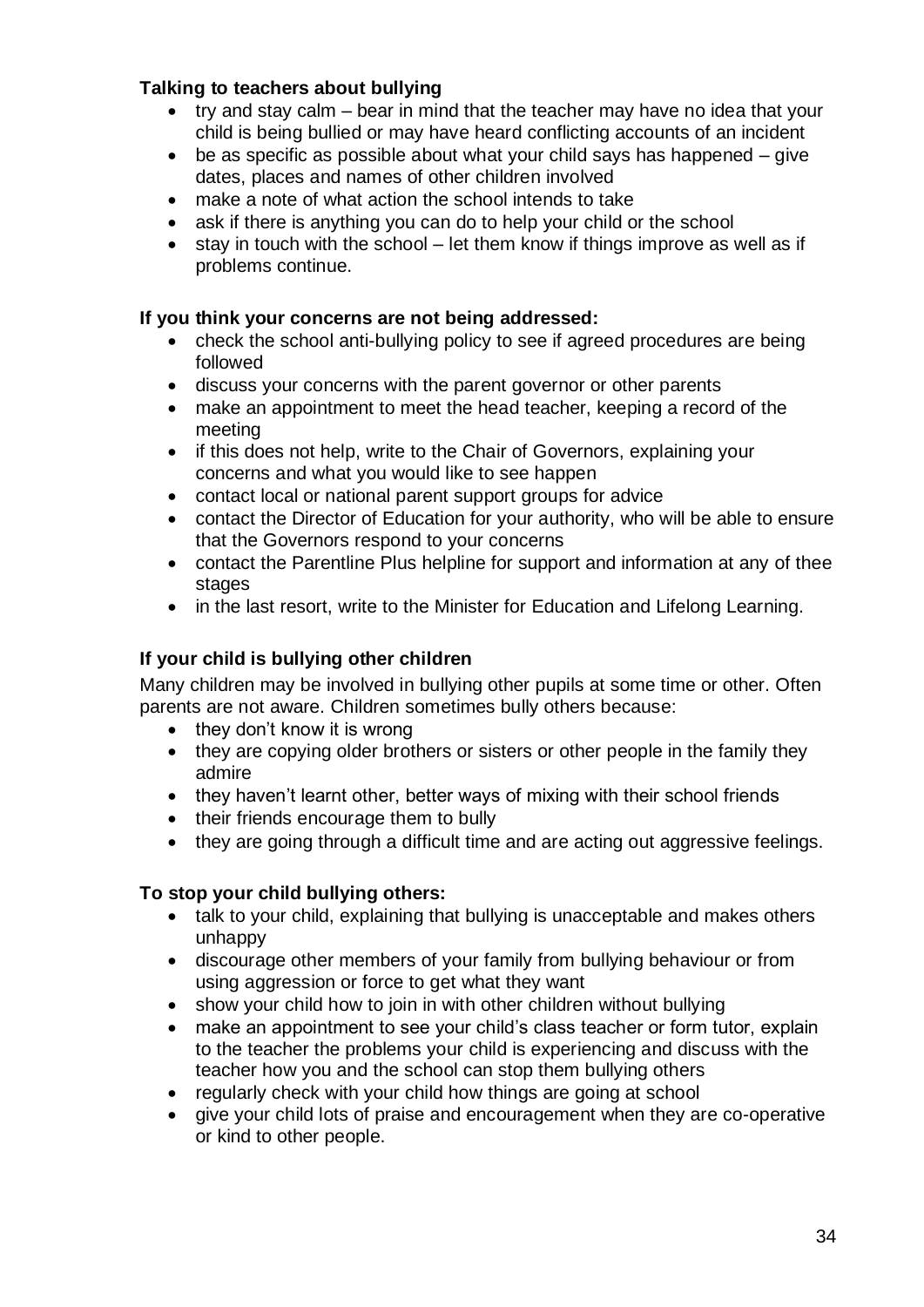# **Resources for parents and families about bullying:**

ALEXANDER J. **Your child bullying:** Practical and easy to follow advice. Element Books, 1998.

ELLIOTT M. **101 Ways to deal with bullying – A guide for parents.**  Hodder and Stoughton, 1997.

KIDSCAPE. **Keeping safe: A practical guide to talking with children.**  Kidscape, 2 Grosvenor Gardens, London SW1W 0DH, 1990.

LAWSON S. **Helping children cope with bullying.**  Sheldon Press, 1994.

LINDENFIELD G. **Confident children: A parents' guide to helping children feel good.** Thorsens, 1994

MELLOR A. **Bullying and how to fight it: A guide for families.** Scottish Council for Research in Education, 15 St John Street, Edinburgh EH5 5JR, 1993.

PEARCE J. **Fighting, teasing and bullying: Simple and effective ways to help your child.** Wellingborough: Thorsons, 1989.

TRAIN A. **The bullying problem: How to deal with difficult children.**  Condor Book, Souvenir Press, 1995.

**Organisations who can help:** 

**Advisory Centre for Education,** IC Aberdeen Studios, 22 Highbury Grove, London N5 2DQ. Tel: 0207 704 9822 Tel helpline: 0207 354 8321 (Mon-Fri 2-5pm). Advice line for parents on all matters concerning schools.

**Anti-Bullying Campaign,** 185 Tower Bridge Road, London Se1 2UF. Tel: 0207 378 1446 (9.30am – 5.00pm). **Advice line for parents and children.** 

**Childline,** Royal Mail Building, Studd Street, London N1 OQW Tel: 0207 239 1000 Fax: 0207 239 1001

**Childline Cymru/Wales,** Royal Alexandra Hospital, Marine Drive, Rhyl LL18 3AS Tel: 01745 345111

9 th Floor, Alexandra House, Alexandra Road, Swansea SA1 5ED Tel: 01792 480111 Besides the free national helpline for children has a leaflet for parents: *Bullying –*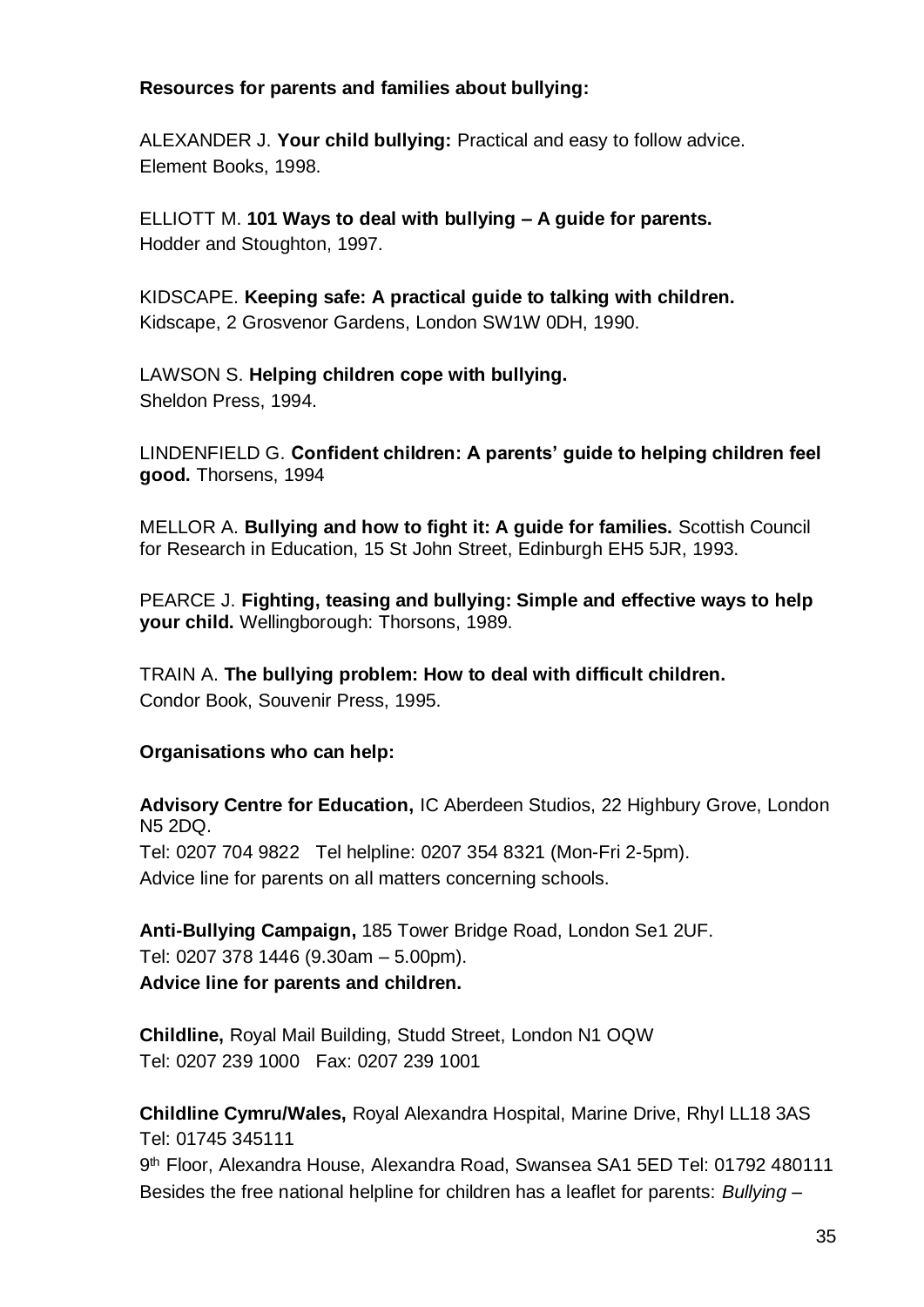*What can parents do?* And a leaflet for children: *Bullying and how to beat it.* 

**Children's Legal Centre,** Tel: 01206 873 820 (Mon-Fri 10am – 12.30pm and 2pm – 4.30pm). Publications and free advice line on legal issues.

**Circles Network,** Parnwell House, 160 Pennywell Road, Upper Easton, Bristol BS5 0TX. Tel: 01179393917 Supports Circles of Friends activities

**Countering Bullying Unit,** University of Wales Institute, Cardiff, Tel: 029 20 416781 (Mon-Thursday 08.30am – 12.30pm and 2.00pm – 5.00pm on Fridays 08.30am – 12.30pm and 2.00pm – 4.30pm)

**Kidscape,** 2 Grosvenor Gardens, London SW1W 0DH. Tel: 0207 730 3300 Fax: 0207 730 7081 Has a wide range of publications for young people, parents and teachers. Bullying counsellor available Monday to Friday, 10-4.

**Parentline Plus,** 520 Highgate Studios, 53-79 Highgate Road, Kentish Town, London NW5 1TL. Tel: 0808 800 2222. National helpline for parents (Mon-Fri 9-9; Sat 9.30-5; Sun 10-3). Further copies of this document available from:

Department for Training & Education National Assembly for Wales Cathays Park **Cardiff** CF10 3NQ Phone: 02920 821556 Fax: 02920 801044 E-mail: [racel.pass@wales.gsi.gov.uk](mailto:racel.pass@wales.gsi.gov.uk)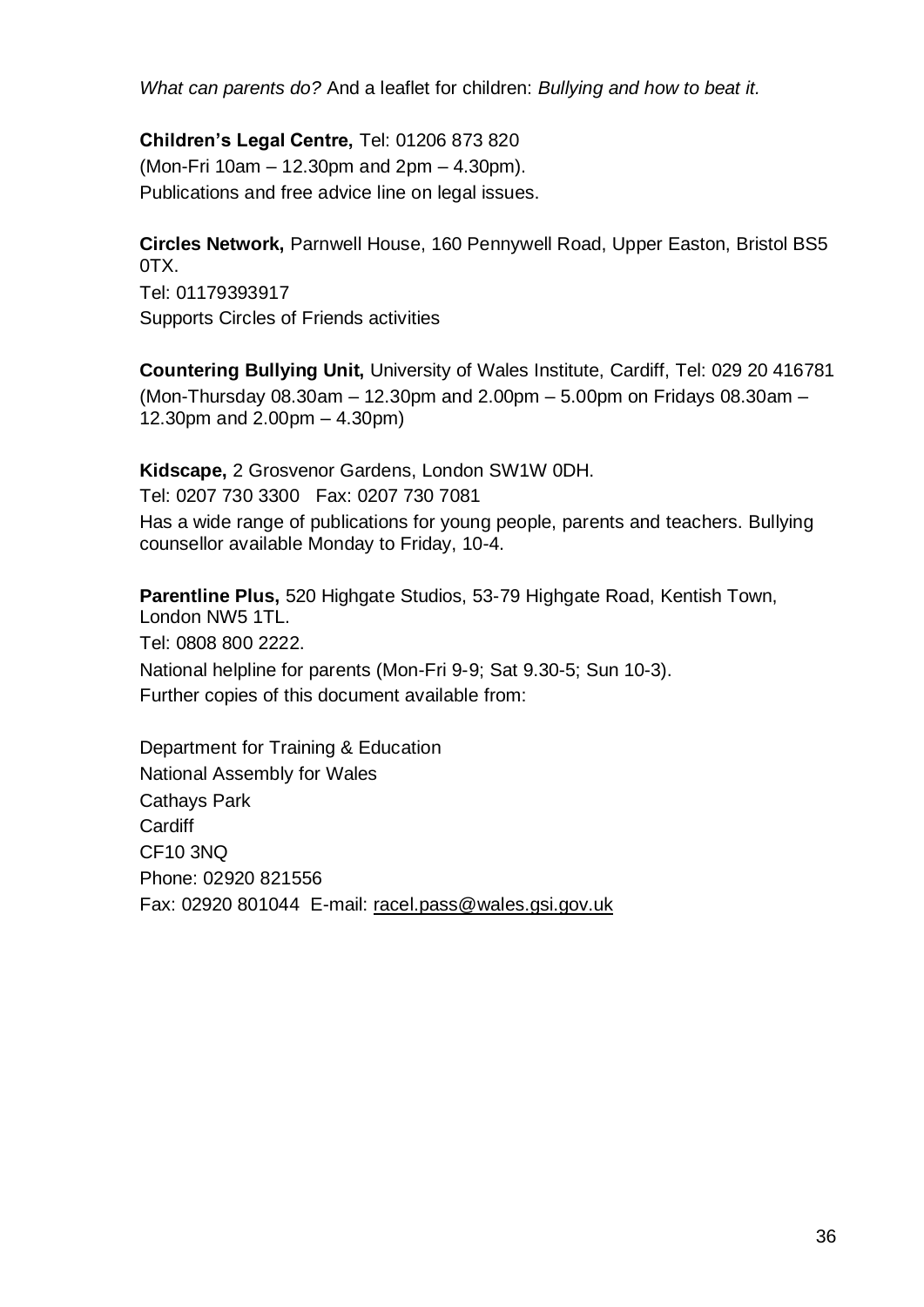Where to find further help and advice

# **Bullying**

**Bullies Out** – Anti-bullying charity based in Wales that works with individuals, schools, colleges, youth and community settings. E-mentors offer online support (e-mail mentorsonline@bulliesout.com).

[www.bulliesout.com](http://www.bulliesout.com/) e-mail: [mail@bulliesout.com](mailto:mail@bulliesout.com)

**Anti-Bullying Alliance** – Information for schools, parents/carers and children and young people on all aspects of bullying. [www.anti-bullyingalliance.org.uk](http://www.anti-bullyingalliance.org.uk/)

**Kidscape** – Anti bullying charity that runs workshops for children and young people who have been bullied.

[www.kidscape.org.uk](http://www.kidscape.org.uk/)

**The Diane Award** – Trains young anti-bullying ambassadors to help others. [www.antibullyingpro.com](http://www.antibullyingpro.com/)

**Helplines and support services**

# **General**

**Samaritans** – Charity dedicated to reducing feelings of isolation and disconnection that can lead to suicide. E-mail, live chat and other services available.

[www.samaritans.org](http://www.samaritans.org/) Tel: 116 123 (English language line – free to call) Tel: 0808 164 0123 (Welsh language line – free to call)

**Rethink Mental Illness** – Advice and information for people with mental health issues.

[www.rethink.org](http://www.rethink.org/) Tel: 0300 500 0927

**Mencap Cymru** – Advice and information about learning disabilities.

[https://wales.mencap.org.uk](https://wales.mencap.org.uk/)

Tel: 0808 8000 300

#### **Children and young people**

**Meic** – Information, advice and advocacy for young people. [www.meiccymru.org](http://www.meiccymru.org/)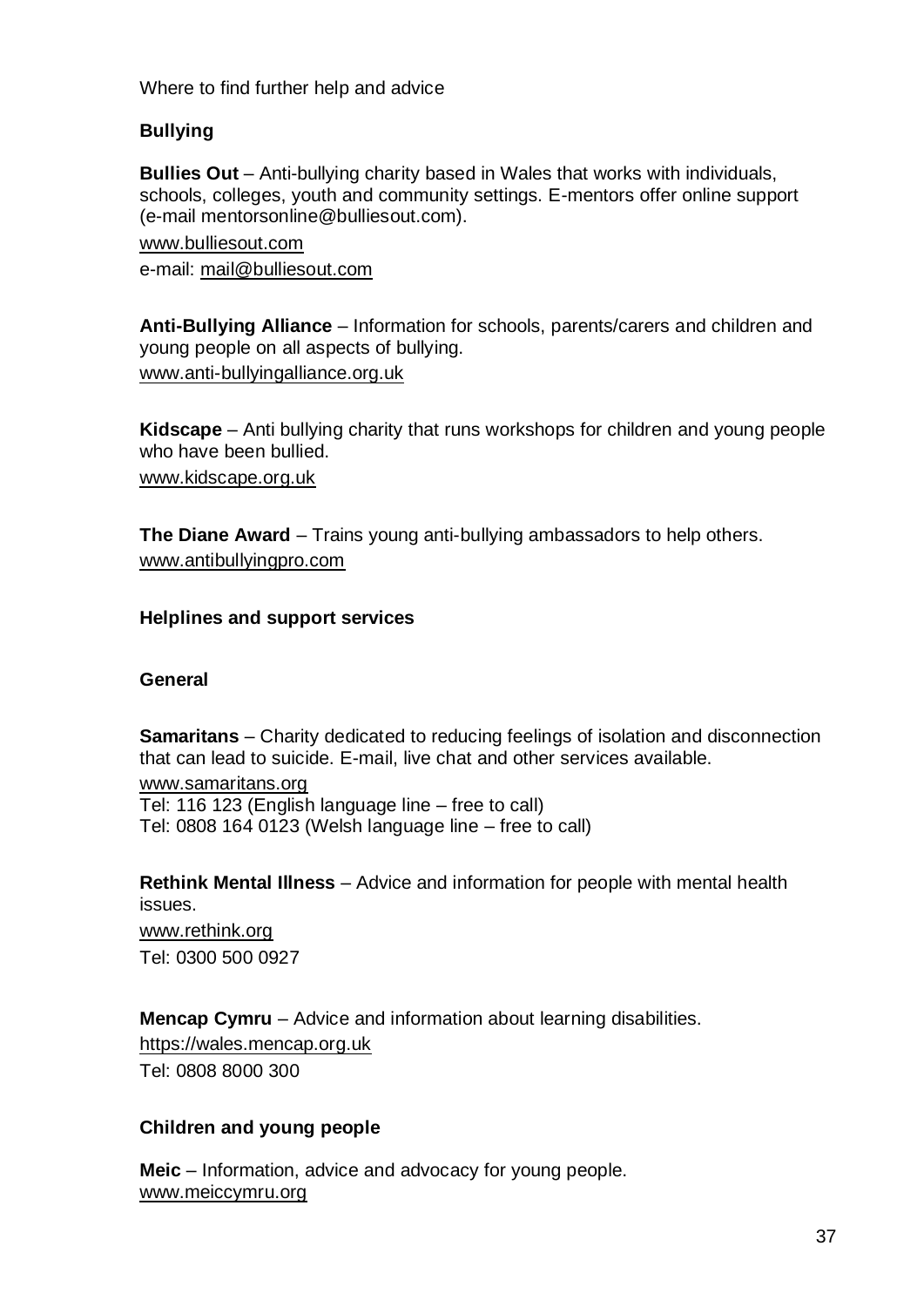**Childline** – Provide counselling for anyone aged under 19 in the UK. [www.childline.org.uk](http://www.childline.org.uk/) Tel: 0800 1111

**Kooth** – Online counselling and emotional well-being platform for children and young people. [www.kooth.com](http://www.kooth.com/)

**CALL (Community Advice and Listening Line)** – Emotional support and information/literature on mental health and related matters for the people of Wales. [www.callhelpline.org.uk](http://www.callhelpline.org.uk/)

#### **Parents/carers**

**Family Lives** – Support and advice for parents/carers. Tel: 0808 800 2222

**ParentZone** – Support and advice for parents/carers. [www.parentzone.org.uk](http://www.parentzone.org.uk/)

**YoungMinds** – Support to help improve the mental health of children and young people. [www.youngminds.org.uk](http://www.youngminds.org.uk/) Tel: 0808 802 5544 (parents/carers helpline)

#### **Schools/professionals**

**Professionals Online Safety Helpline** – For those working with children and young people who require help for an online issue. Tel: 0344 381 4772 e-mail: [helpline@saferinternet.org.uk](mailto:helpline@saferinternet.org.uk)

#### **Advice and support networks**

#### **General**

**Internet Watch Foundation** – For reporting online images of child sexual abuse. [www.iwf.org.uk](http://www.iwf.org.uk/)

**Victim Support** – Report hate crime in Wales. [www.reportthehate.victimsupport.org.uk](http://www.reportthehate.victimsupport.org.uk/)

**CEOP (Child Exploitation and Online Protection)** – If child sexual abuse or exploitation is suspected. [www.ceop.police.uk](http://www.ceop.police.uk/)

**NSPCC** – National Society for the Prevention of Cruelty to Children. [www.nspcc.org.uk](http://www.nspcc.org.uk/) Tel: 0808 800 5000

**Mental Health Matters Wales** – Works with people who have a mental healthrelated issue.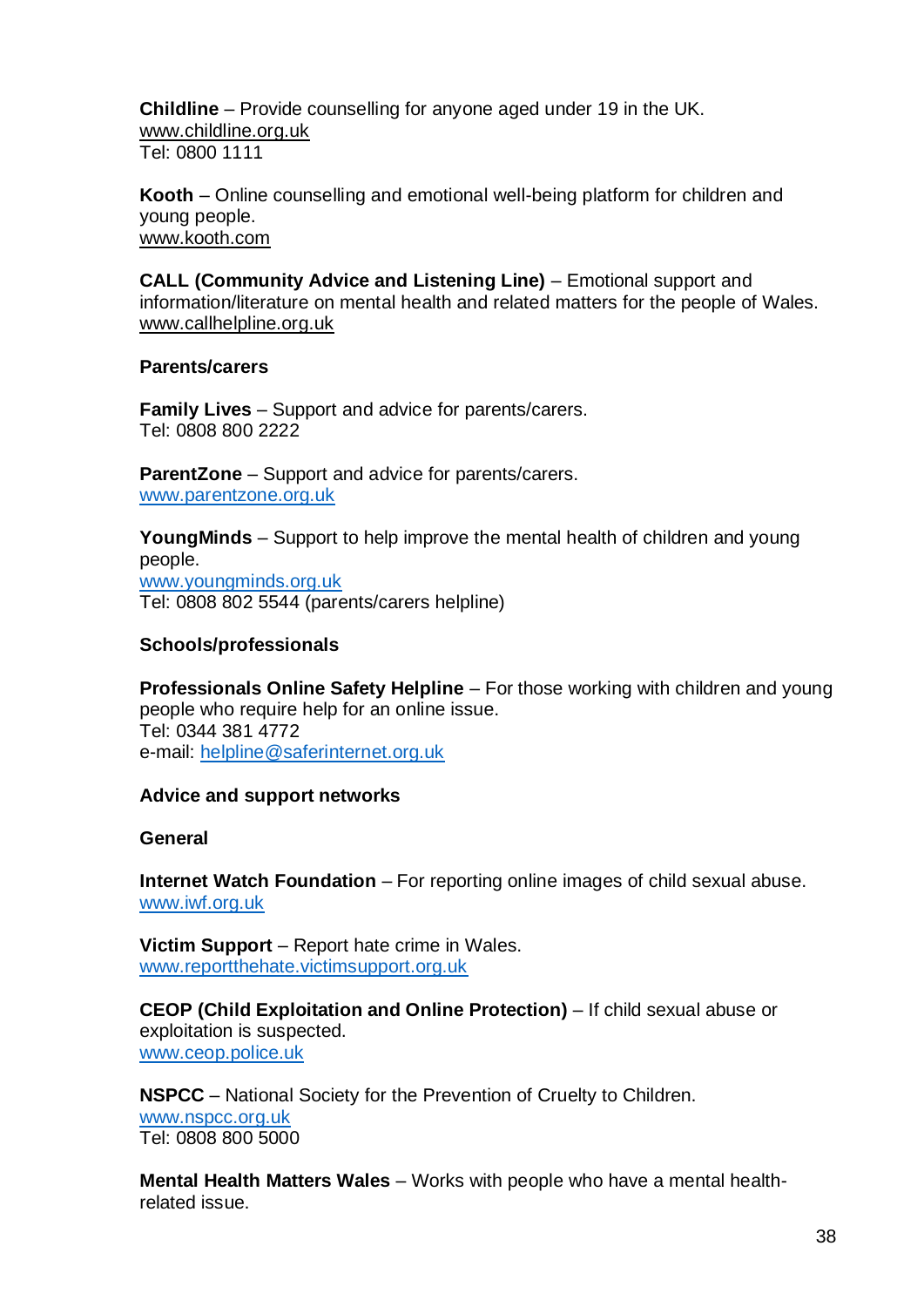#### [www.mhmbcb.com/index.htm](http://www.mhmbcb.com/index.htm)

#### **Children and young people**

**Heads Above The Waves** – Support for children and young people suffering depression or self-harming. <http://hatw.co.uk/straight-up-advice>

#### **Parents/carers**

**Internet Matters** – Advice on online issues for parents/carers and children and young people. [www.internetmatters.org.uk](http://www.internetmatters.org.uk/)

#### **Resources for schools**

**EACH (Educational Action Challenging Homophobia)** – Provide services to inspire lesbian, gay, bisexual and trans equality. [https://each.education](https://each.education/)

**Show Racism The Red Card** – Training and resources to tackle racism in society. [www.theredcard.org](http://www.theredcard.org/)

**The ACE Support Hub Wales** – toolkit for school staff on ACEs. [www.wales.nhs.uk/siteplus/888/page/88504](http://www.wales.nhs.uk/siteplus/888/page/88504)

**South West Grid for Learning (SWGfL)** – Self-evaluation tool for schools and guidance. [www.swgfl.org.uk](http://www.swgfl.org.uk/)

#### **Other**

**School Beat** – All Wales School Liaison Core Programme. [www.schoolbeat.org/parents/know-the-programme/national-events/what-is-the-all](http://www.schoolbeat.org/parents/know-the-programme/national-events/what-is-the-all-wales-school-liaison-core-programme)[wales-school-liaison-core-programme](http://www.schoolbeat.org/parents/know-the-programme/national-events/what-is-the-all-wales-school-liaison-core-programme)

**Children in Wales** – [www.childreninwales.org.uk/our-work/bullying](http://www.childreninwales.org.uk/our-work/bullying)

**Children's Commissioner for Wales** – [www.childcomwales.org.uk](http://www.childcomwales.org.uk/)

**Time to Change Wales** – Campaign for young people, which aims to change attitudes towards mental health, ending stigma and discrimination. [www.timetochangewales.org.uk/en/mental-health-stigma/young-people/wecanwewill](http://www.timetochangewales.org.uk/en/mental-health-stigma/young-people/wecanwewill)

#### **Online issues**

**Childnet International** – Support on all aspects of online safety. [www.childnet.com](http://www.childnet.com/)